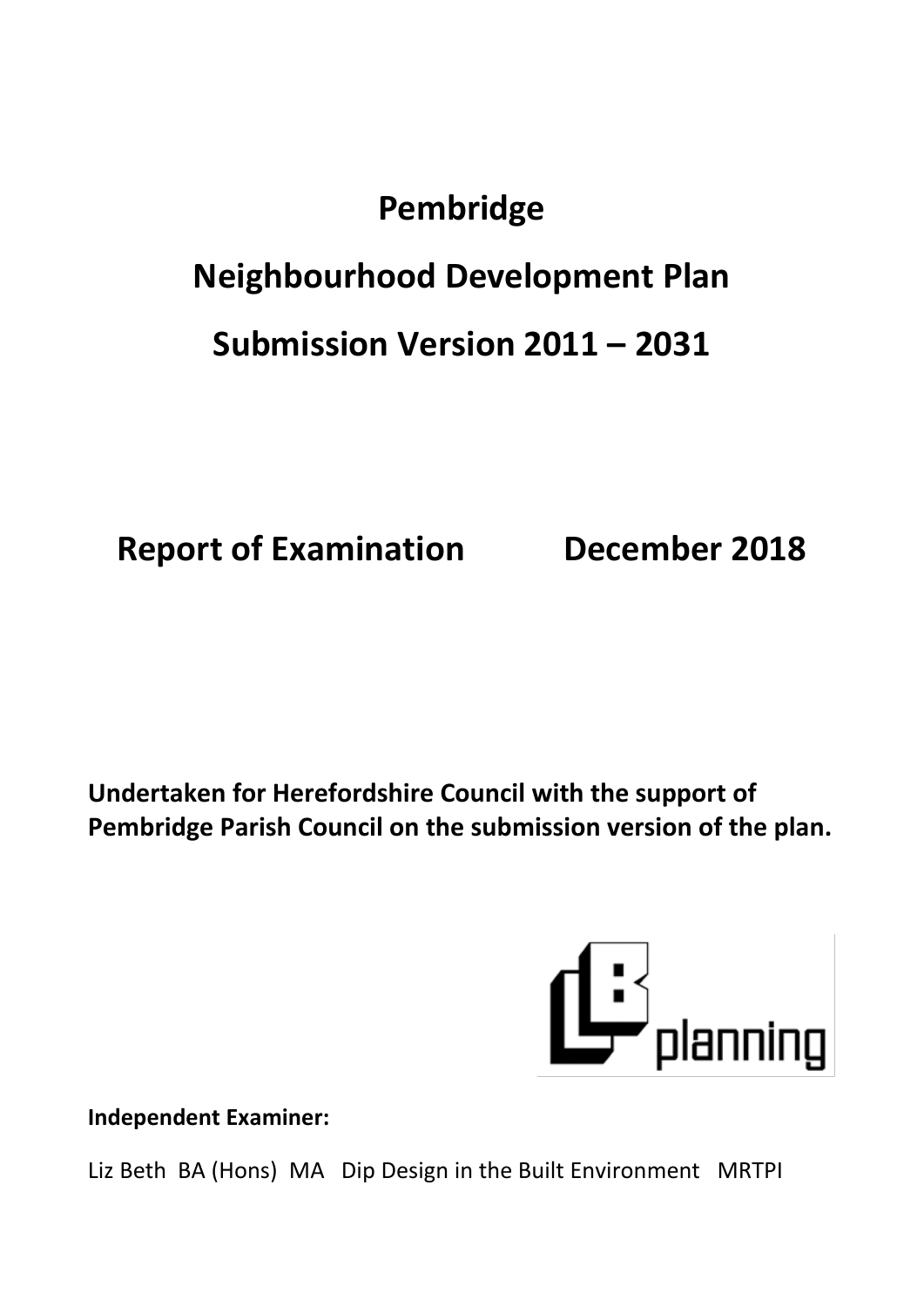## **Contents**

| 4. Compliance with the Basic Conditions Part 2: National Policy and the Development Plan 11 |  |
|---------------------------------------------------------------------------------------------|--|
|                                                                                             |  |

#### **Abbreviations used in the text of this report:**

The Pembridge Neighbourhood Development Plan is referred to as 'the Plan' or 'PNDP'. Pembridge Parish Council is abbreviated to 'Pembridge PC'. Herefordshire Council is also referred to as the Local Planning Authority 'LPA'. The National Planning Policy Framework (2012 version) is abbreviated to 'NPPF'. The National Planning Practice Guidance is abbreviated to 'NPPG'. The Herefordshire Local Plan Core Strategy 2015 is abbreviated to 'HCS'. The Regulation 14 Consultation is abbreviated to 'Reg14' Consultation. The Regulation 16 Consultation is abbreviated to 'Reg16' Consultation.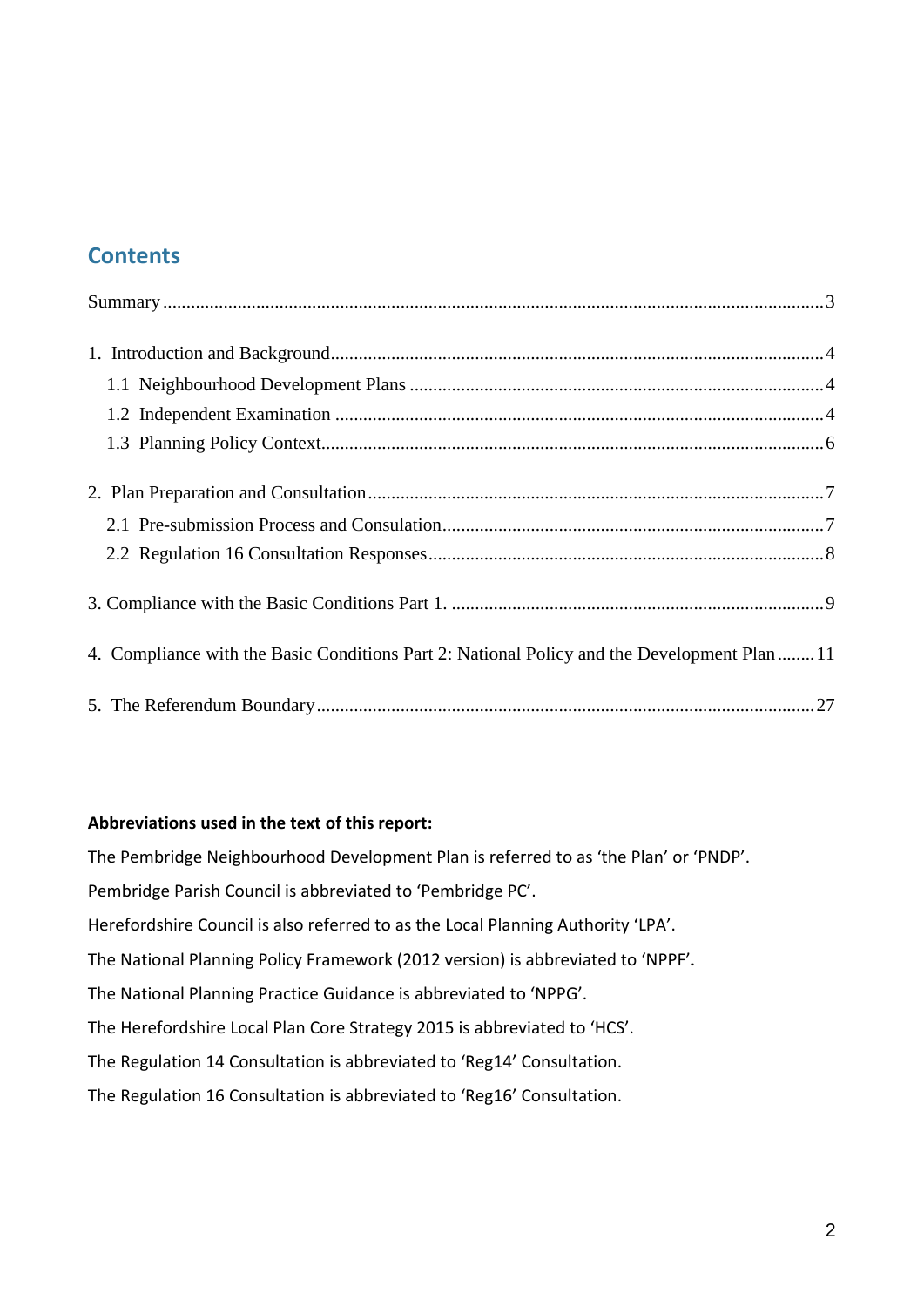### <span id="page-2-0"></span>**Summary**

- I have undertaken the examination of the Pembridge Neighbourhood Development Plan during November and early December 2018 and detail the results of that examination in this report.
- The Pembridge Parish Council have undertaken extensive consultation on this Plan, and it complies with legislative requirements. The Plan is a generally well-written and formatted document, with a wide range of locally responsive policies included. The Herefordshire Local Plan Core Strategy 2011 – 2031 provides a comprehensive strategic policy framework.
- I have considered the comments made at the Regulation 16 Publicity Stage, and where relevant these have to an extent informed some of the recommended modifications.
- Subject to the modifications recommended, the Plan meets the basic conditions and may proceed to referendum.
- I recommend the referendum boundary is the designated neighbourhood plan area.

**Acknowledgements:** Thanks to Local Authority and qualifying body staff for their assistance with this examination. My compliments to the local community volunteers and Pembridge Parish Council, who have worked hard to produce a well-evidenced and comprehensive Plan.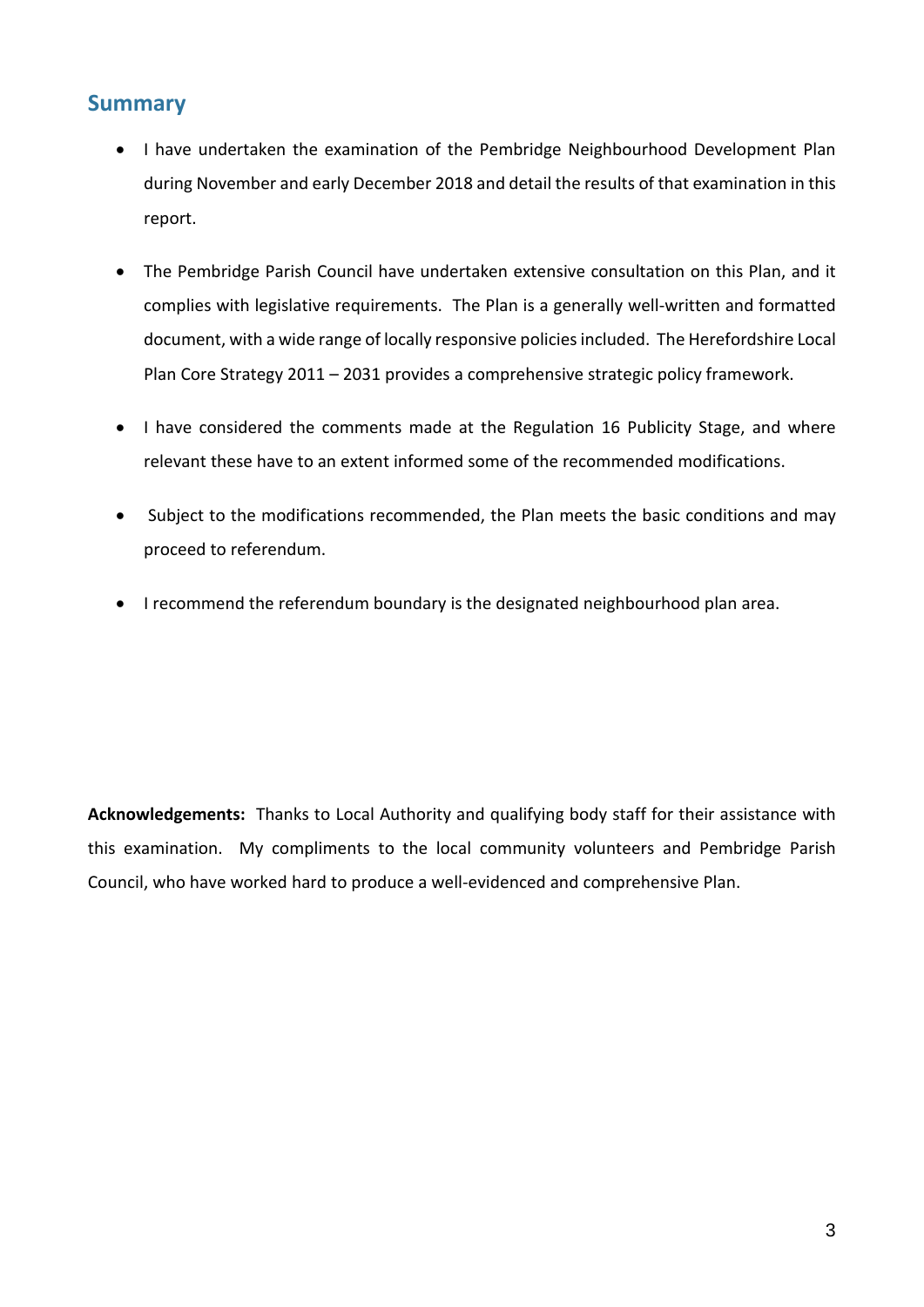## <span id="page-3-0"></span>**1. Introduction and Background**

#### <span id="page-3-1"></span>**1.1 Neighbourhood Development Plans**

1.1.1 The Localism Act 2011 empowered local communitiesto develop planning policy for their area by drawing up neighbourhood plans. For the first time, a community-led plan that is successful at referendum becomes part of the statutory development plan for their planning authority.

1.1.2 Giving communities greater control over planning policy in this way is intended to encourage positive planning for sustainable development. The National Planning Policy Framework (NPPF) states that:

"neighbourhood planning gives communities direct powerto develop a shared vision for their neighbourhood and deliver the sustainable development they need".

Further advice on the preparation of neighbourhood plans is contained in the Government's Planning Practice Guidance website:

<http://planningguidance.planningportal.gov.uk/blog/guidance/neighbourhood-planning/>

1.1.3 Neighbourhood plans can only be prepared by a 'qualifying body', and in Pembridge that is the Pembridge Parish Council. Drawing up the Neighbourhood Plan was undertaken by a Steering Group, formed from the Planning and Housing Committee of the Parish Council and interested volunteers.

#### <span id="page-3-2"></span>**1.2 Independent Examination**

1.2.1 Once Pembridge PC had prepared their neighbourhood plan and consulted on it, they submitted it to Herefordshire Council (the LPA). After publicising the plan with a further opportunity for comment, the LPA were required to appoint an Independent Examiner, with the agreement of Pembridge PC to that appointment.

1.2.2 I have been appointed to be the Independent Examiner for this plan. I am a chartered Town Planner with over thirty years of local authority and voluntary sector planning experience in development management, planning policy and project management. I have been working with communities for many years, and have recently concentrated on supporting groups producing neighbourhood plans. I have been appointed through the Neighbourhood Plan Independent Examiners Referral Service (NPIERS). I am independent of any local connections to Pembridge and Herefordshire Council, and have no conflict of interest that would exclude me from examining this plan.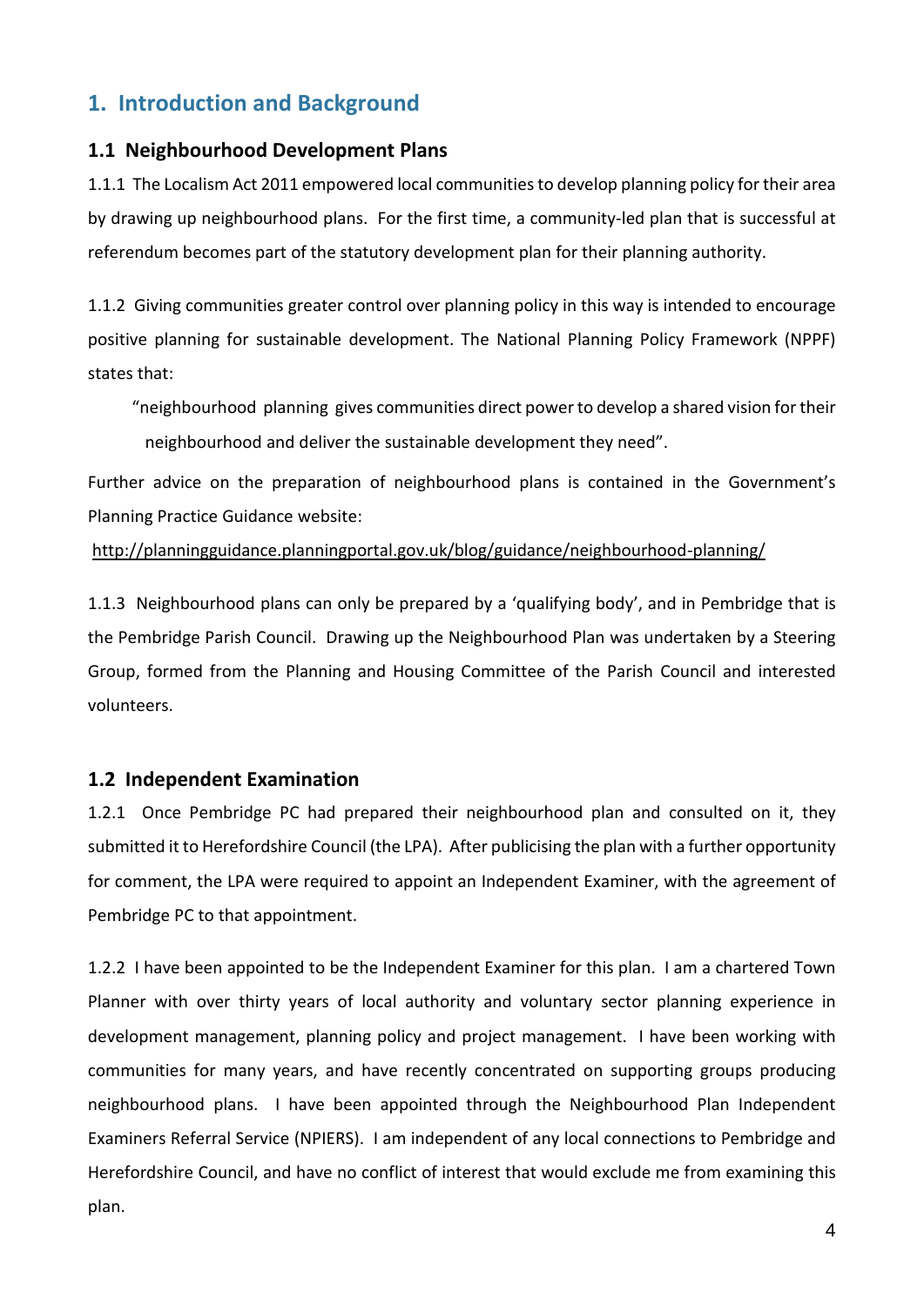#### 1.2.3 As the Independent Examiner I am required to produce this report and recommend either:

(a) That the neighbourhood plan is submitted to a referendum without changes; or

(b) That modifications are made and that the modified neighbourhood plan is submitted to a referendum; or

(c) That the neighbourhood plan does not proceed to a referendum on the basis that it does not meet the necessary legal requirements.

1.2.4 The legal requirements are firstly that the Plan meets the 'Basic Conditions', which I consider in sections 3 and 4 below. The Plan also needs to meet the following requirements under Paragraph 8(1) of Schedule 4B to the Town and Country Planning Act 1990:

- It has been prepared and submitted for examination by a qualifying body;
- It has been prepared for an area that has been properly designated by the Local Planning Authority;
- It specifies the period during which it has effect;
- It does not include provisions and policies for excluded development;
- It does not relate to land outside the designated neighbourhood area.

The Pembridge Neighbourhood Development Plan (PNDP) complies with the requirements of Paragraph 8(1). The Neighbourhood Area was designated on 28<sup>th</sup> August 2012 by the LPA. The Plan does not relate to land outside the designated Neighbourhood Area. It specifies the period during which it has effect as 2011 – 2031 and has been submitted and prepared by a qualifying body and people working to that qualifying body. With the modifications recommended, particularly with regard to Policy PEM11, It will not include policies about excluded development; effectively mineral and waste development or strategic infrastructure.

1.2.5 I made an unaccompanied site visit to Pembridge to familiarise myself with the area and visit relevant sites and areas affected by the policies. This examination has been dealt with by written representations, as I did not consider a hearing necessary.

1.2.6 I am also required to consider whether the referendum boundary should be extended beyond the designated area, should the Plan proceed to a referendum. I make my recommendation on this in section 5 at the end of this report.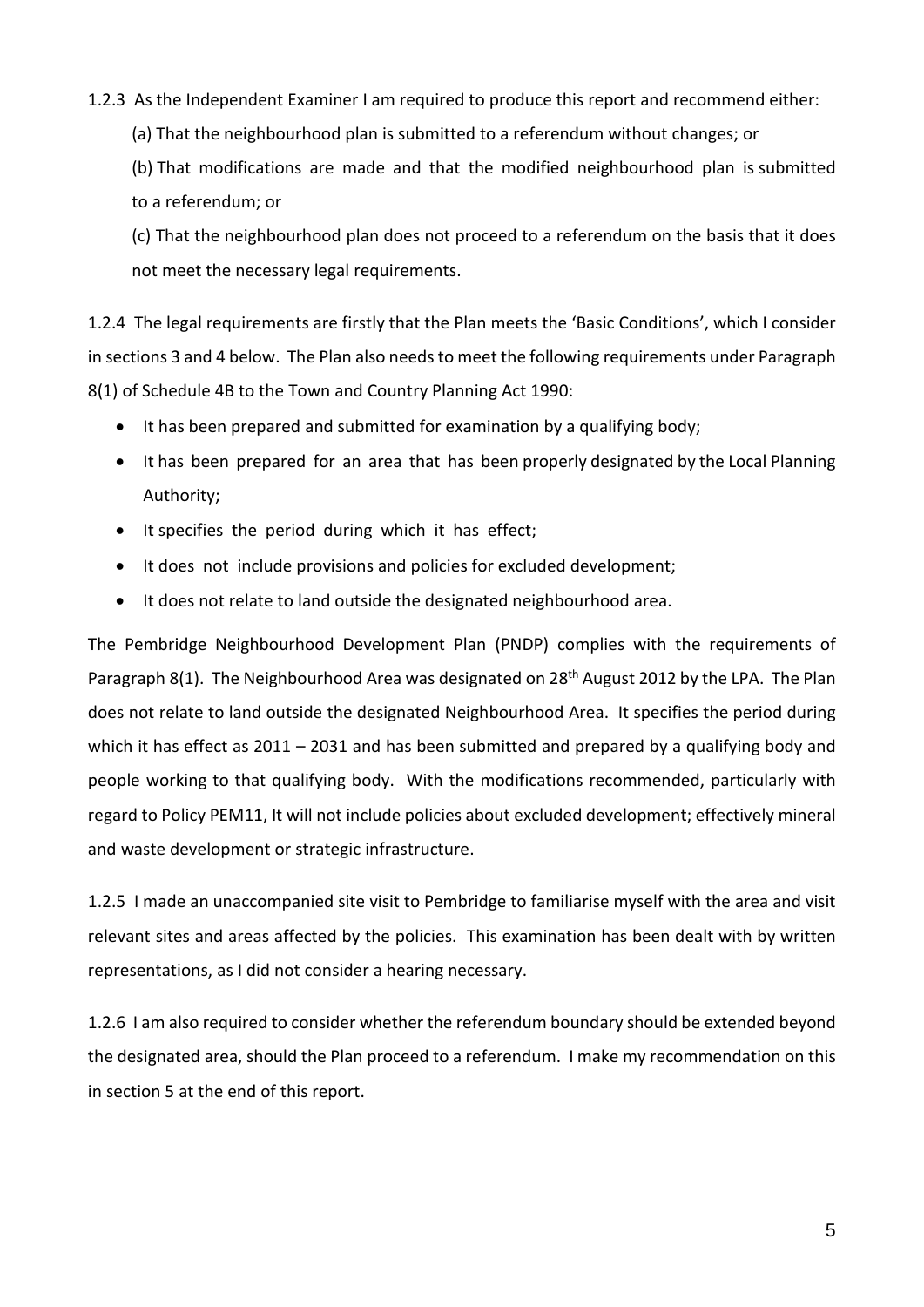### <span id="page-5-0"></span>**1.3 Planning Policy Context**

1.3.1 The Development Plan for Pembridge, not including documents relating to excluded mineral and waste development, is the Herefordshire Core Strategy 2011-31 adopted by the LPA in 2015 and some saved policies from the Herefordshire Unitary Development Plan. The latter are not relevant for the PNDP however being mainly concerned with minerals and waste issues, development that is excluded from consideration by neighbourhood plans. The Policies of the Core Strategy are considered 'strategic' for the purposes of the Basic Conditions.

1.3.2 The National Planning Policy Framework (NPPF) sets out government planning policy for England, and the National Planning Practice Guidance (NPPG) website offers guidance on how this policy should be implemented. Although the NPPF has been revised recently, that document makes clear (para 214 of Appendix 1 and footnote 69) that neighbourhood plans submitted to the LPA before January 2019 will need to have regard to the previous 2012 version of the NPPF.

1.3.3 During my examination of the PNDP I have considered the following documents:

- National Planning Policy Framework (NPPF) 2012
- National Planning Practice Guidance 2014 and as updated
- Town and Country Planning Act 1990 (as amended)
- Planning and Compulsory Purchase Act 2004
- The Localism Act 2011
- General Permitted Development (England) Order 2015 [GDPO 2015]
- The Neighbourhood Planning Regulations 2012 (as amended)
- Written Ministerial Statement March 2015
- 'Decide if a material is waste or not: general guide' DEFRA/Environment Agency 2016
- Submission version of the Pembridge Neighbourhood Development Plan
- The Basic Conditions Statement submitted with the PNDP
- The Consultation Statement submitted with the PNDP
- The Environmental Report (SEA) for the PNDP
- Neighbourhood Area Designation (map) in Basic Conditions Statement
- Site Assessment Report for Pembridge Data Orchard April 2017
- Herefordshire Core Strategy 2011 2031: Adopted 2015
- Herefordshire Unitary Development Plan (archive) 2007
- NP Guidance Note 20 Herefordshire Council 2015: "Guide to settlement boundaries"
- Herefordshire Renewable Energy Study 2010
- Representations received during the publicity period (reg16 consultation)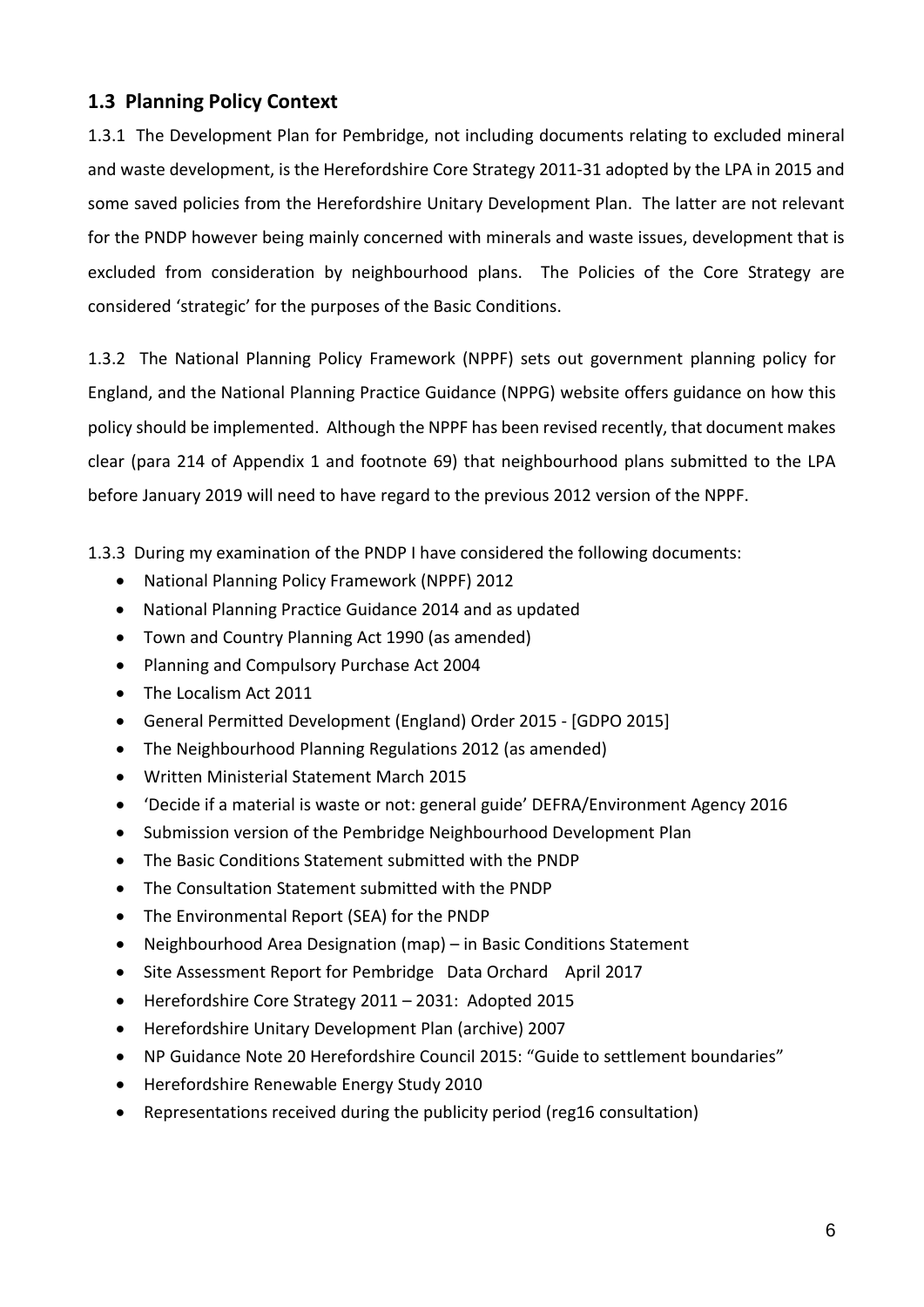## <span id="page-6-0"></span>**2. Plan Preparation and Consultation**

#### <span id="page-6-1"></span>**2.1 Pre-submission Process and Consulation**

2.1.1 Pembridge is a village in the County of Herefordshire, to the west of Leominster, located on the main A44 trunk road. The village is the only settlement of any size in the Parish of Pembridge. It is a mainly rural area, although on the edge of the parish a significant employment site is located adjacent to the Shobdon Airfield. The neighbourhood area includes the whole parish, an area with extensive historic and environmental assets.

2.1.2 A Steering Group made up of Parish Councillors and volunteers from the local community led the production of the Plan. They started slowly as they wished their Plan to be guided by strategic policy in the HCS – which was adopted in 2015. The local community was kept informed of progress via the parish council website, a facebook page, updates in the Parish Magazine and the events that were organised. Steering Group meetings were open to the public, who were able to ask questions in them and make comments.

2.1.3 The Consultation Statement sets out the nature and form of consultation prior to the formal Reg14 six week consultation. In 2014 two open meetings were held, the first to introduce the Plan and explain how people could get involved. The second meeting was to publicise and progress the questionnaire for the Residents' Survey, which achieved a 35% response rate. A call for sites was also undertaken at the end of 2014, and in 2015 as the results of the survey were worked into draft vision and objectives, topic working groups were set up to explore the issues for the Plan in greater detail.

2.1.4 Further consultation work and an extended call for sites was undertaken in 2016, and working with a planning consultant, the draft Plan and site allocations were the subject of further consultation until a draft was agreed by Pembridge PC for the Reg14 consultation.

2.1.5 As required by regulation 14 (Reg14) of the Neighbourhood Planning Regulations 2012, the formal consultation for six weeks on the pre-submission Pembridge Draft NDP ran from Friday 11<sup>th</sup> August 2017 to Monday the 25<sup>th</sup> September 2017. The draft Plan and SEA and HRA reports were available for this consultation online and in hardcopy at various locations in the village. The consultation was advertised in the Parish Magazine and on facebook.

2.1.6 Representations to the Reg14 consultation were received from residents, statutory bodies and developers. A considered response to each is detailed in the Consultation Statement, and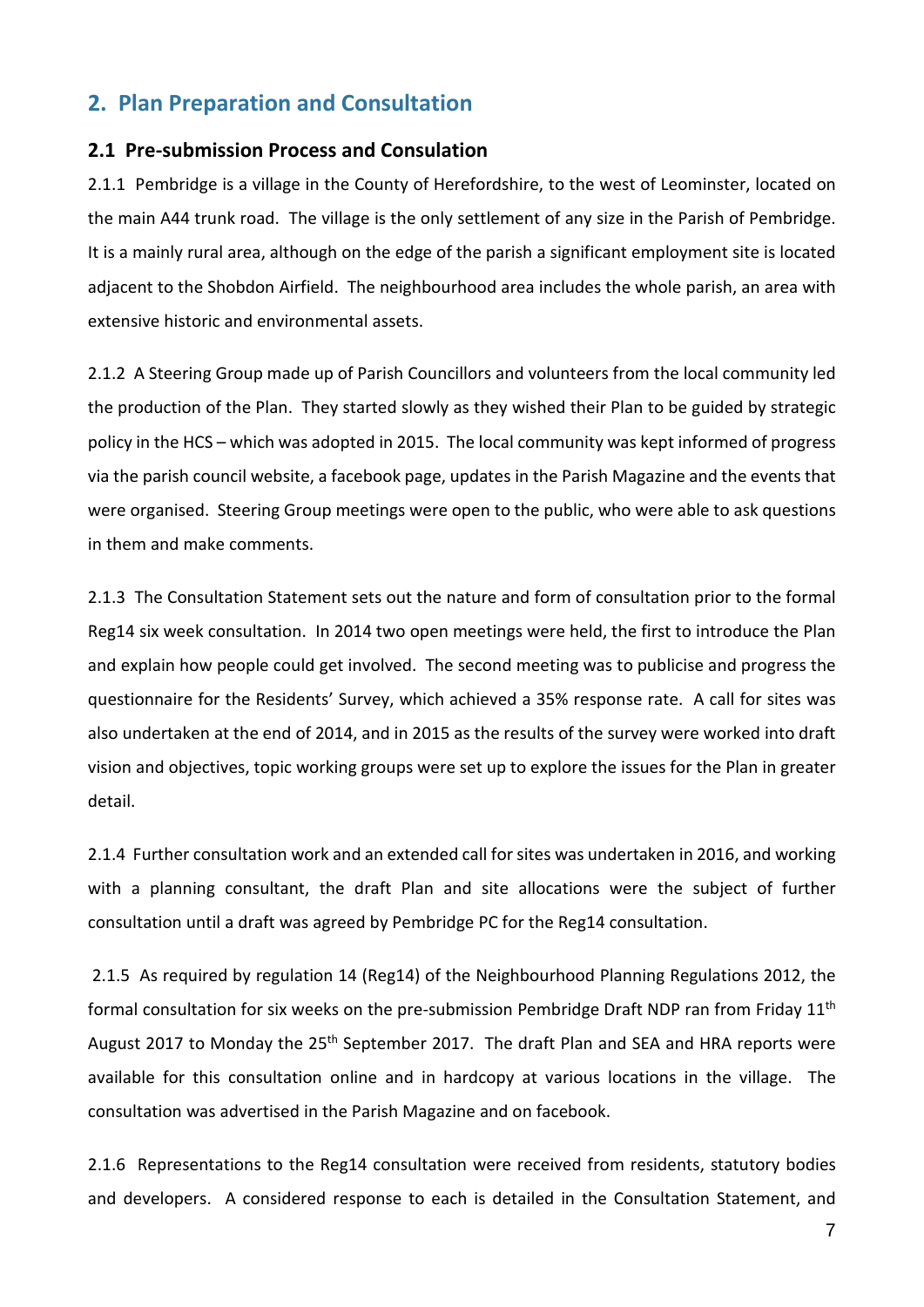several amendments have been made to the Plan as a result of constructive suggestions for changes. I am satisfied that due process has been followed during the consultation undertaken on the Plan, and that it was extensive and aimed to reach as many people as possible. The Consultation Statement details all consultation activities, and the record of comments and objections received during the regulation 14 consultation shows that these were properly considered, and where appropriate resulted in amendments to the plan to accommodate points raised.

2.1.7 As required, the amended plan, together with a Basic Conditions Statement, a Consultation Statement, the SEA and HRA documentation and a plan showing the neighbourhood area was submitted to Herefordshire Council on the 24<sup>th</sup> July 2018.

#### <span id="page-7-0"></span>**2.2 Regulation 16 Consultation Responses**

2.2.1 Herefordshire Council undertook the Reg 16 consultation and publicity on the PNDP for six weeks, from the 1<sup>st</sup> August to the 26<sup>th</sup> September 2018. Thirteen representations were received during this consultation; four from different sections of the LPA. Two statutory respondents had no specific comments to make on this plan but offered general guidance. Historic England indicated that they were pleased with the Plan. Issues raised in the other responses that are pertinent to this examination of whether the Plan meets the basic conditions, are considered in sections 3 and 4 of this report below.

2.2.2 A response from the National Farmers' Union (NFU) complained that they had not been consulted at Reg14 stage, and this meant the agricultural community's interests were not properly considered. However after enquiries of the LPA and qualifying body, I am satisfied that consultation undertaken prior to, and during, the Reg14 consultation offered sufficient opportunities for the farming community and relevant landowners to comment. Issues raised on the document by the NFU during the Reg16 consultation will be considered during the consideration of policies in Section 4 below, particularly Policy PEM11 and its justification.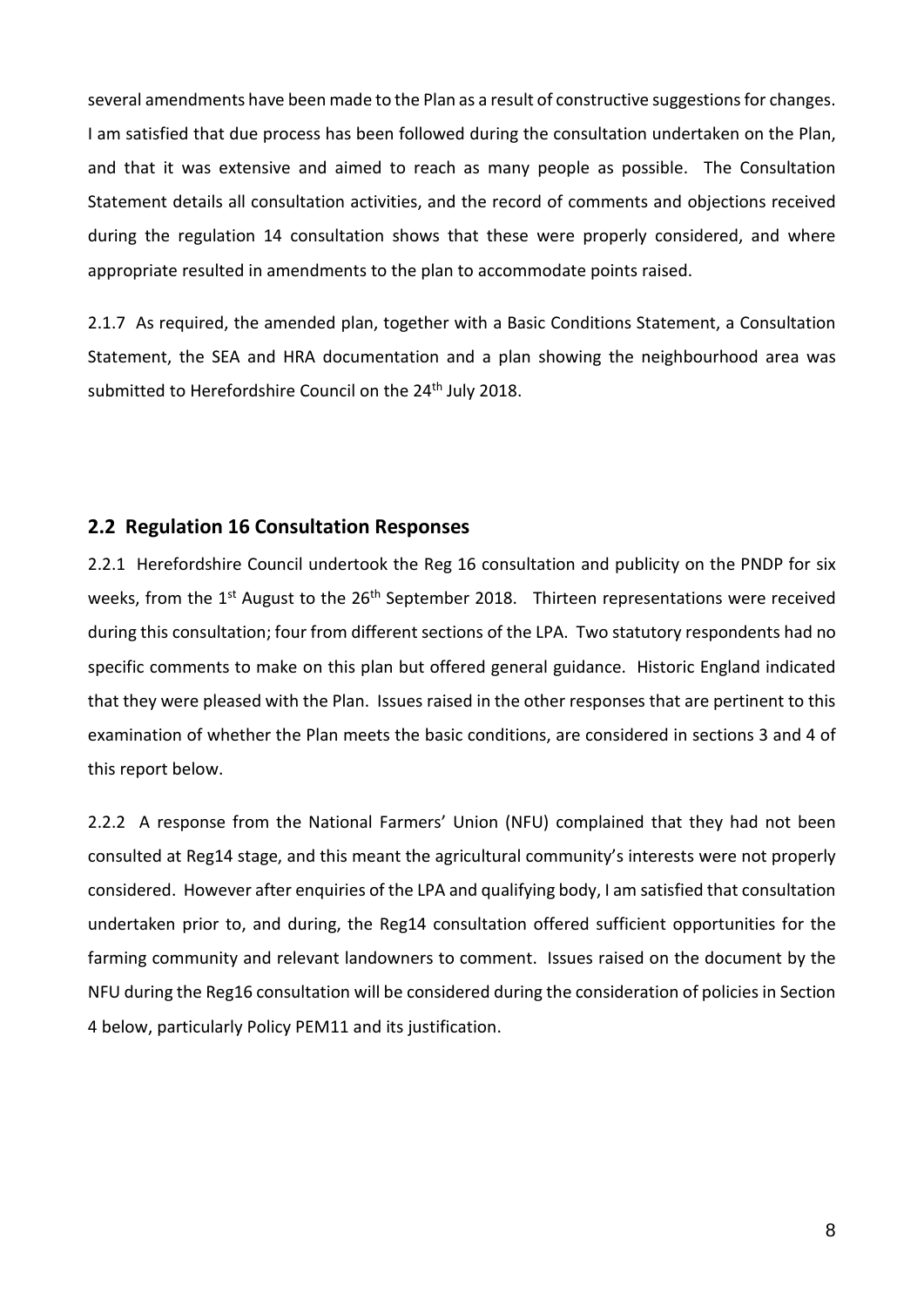## <span id="page-8-0"></span>**3. Compliance with the Basic Conditions Part 1.**

3.1 General legislative requirements of the 1990 Town and Country Planning Act (TCPA) other than the Basic Conditions are set out in paragraph 1.2.4 above. The same section of this report considers that the PNDP has complied with these requirements. What this examination must now consider is whether the Plan complies with the Basic Conditions, which state it must:

- Have regard to national policies and advice contained in guidance issued by the Secretary of State;
- Contribute to the achievement of sustainable development;
- Be in general conformity with the strategic policies of the development plan for the area; and
- Be compatible with and not breach European Union (EU) obligations and human rights law.

3.2 The PNDP has a policy specifically promoting sustainable development (PEM1), and states in the justification for this policy that it forms the basis for the overall approach of the Plan. The sustainability of policies has been tested comprehensively in the Basic Conditions Statement. The vision for Pembridge into the future is a vibrant and flourishing community that is retaining its historic character and unique environment. The Plan has allocated more housing that the minimum required, and for all these reasons I find that it is promoting positive sustainable development. An objection to the principle of a settlement boundary was received due to this not being consistent with a positive approach to growth. However a settlement boundary is generally accepted as indicating and providing clarity on where countryside ends and a settlement, with its generally positive promotion of urban development, begins. The setting of settlement boundaries in neighbourhood plans is promoted in the HCS (para 4.8.23) and thus the PNDP is complying with the Basic Conditions in setting a settlement boundary.

3.3 The PNDP needed an environmental report undertaken for the purposes of Strategic Environmental Assessment (SEA), and a full Habitat Regulations Assessment (HRA). These environmental requirements in EU law are the main EU Directives that neighbourhood plans need to comply with. The SEA was required due to the range of environmental designations within and around the Parish. As the area is also within the catchment of the River Wye, a Special Area of Conservation (SAC), and 7.1km away from it, an HRA was also required. The River Arrow that flows through the parish is a tributary of the Lugg and Wye Rivers.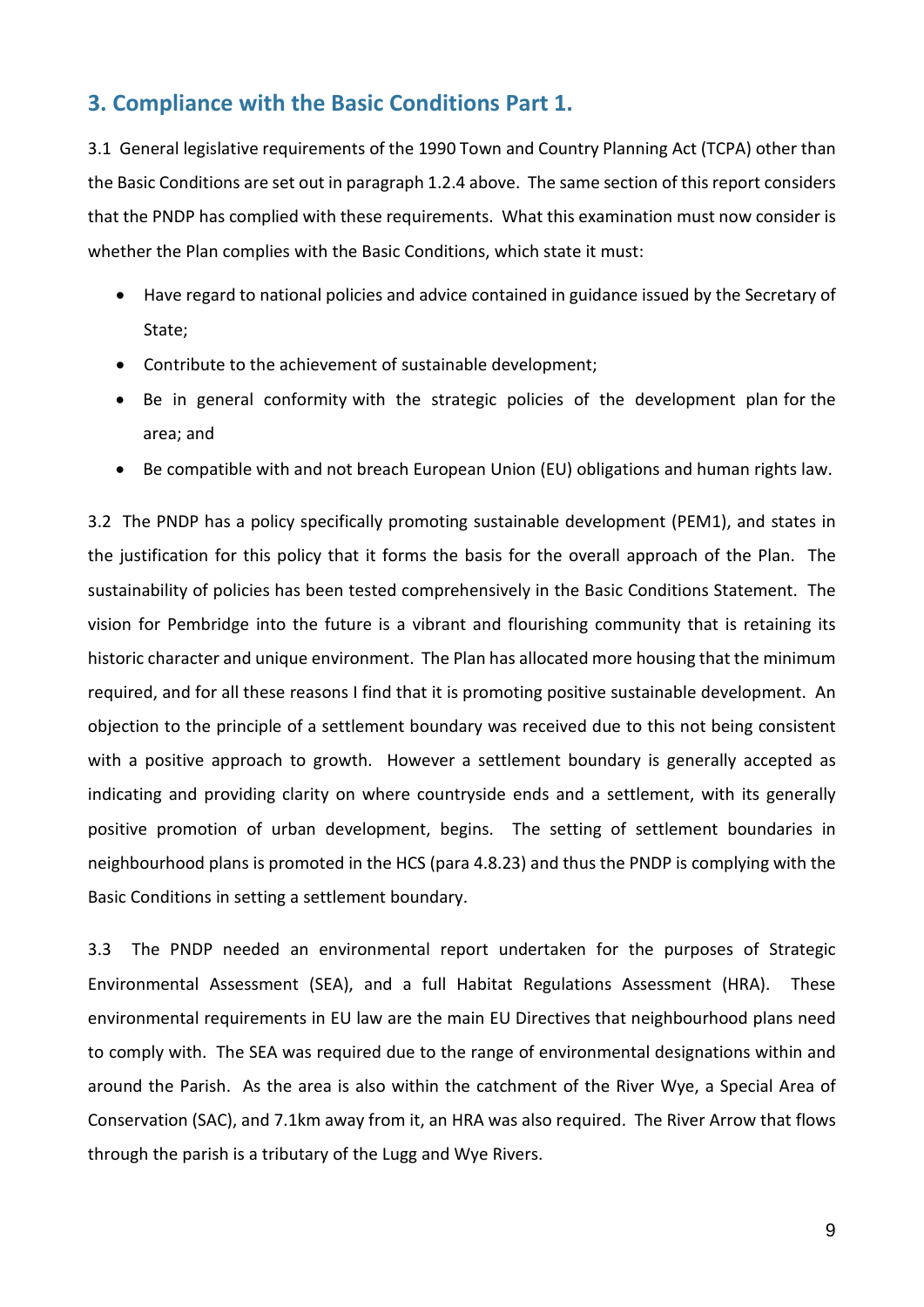3.4 The Environmental Report for the SEA has concluded that the Plan is compliant with previously environmentally assessed strategic policy at the local level, and that there are no major potential conflicts between the PNDP's objectives and the SEA framework (para 4.5). The policies of the PNDP had mostly a positive environmental impact (para 6.5). A re-screening was undertaken of policies changed after the Reg14 consultation, and this concluded that these would have 'no significant effects towards the surrounding environment.'

3.5 A full screening and assessment of the Plan was required for the purposes of the Habitats Regulations legislation due to the proximity of the River Wye (and Lugg) SAC. None of the PNDP objectives and policies were considered to be likely to have a significant effect on the SAC (HRA para 6.4). Additionally the 2018 HRA Report has also considered whether further work is required in the light of the Sweetman judgement (para 10.1), and the conclusion is that the assessment is compliant with the implications of that judgement.

3.6 The PNDP in my view complies with Human Rights Legislation. It has not been challenged with regard to this, and the consultation statement showed that the need to consult with a wide crosssection of the community was appreciated.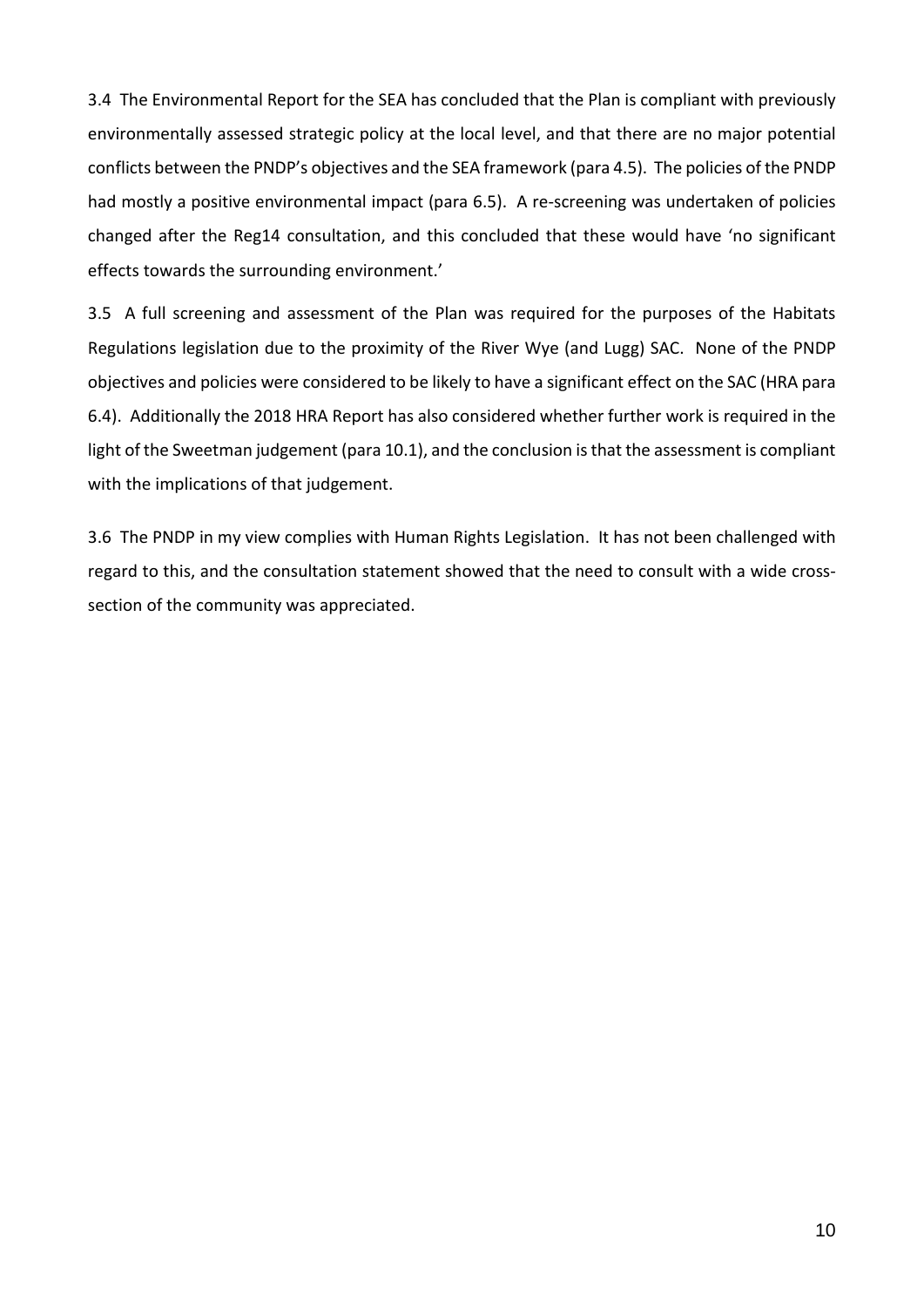## <span id="page-10-0"></span>**4. Compliance with the Basic Conditions Part 2: National Policy and the Development Plan**

4.1 The final and most complex aspect of the Basic Conditions to consider is whether the PNDP meets the requirements as regards national policy and the development plan. This means firstly that the Plan must have regard to national policy and guidance, which for this neighbourhood plan is the NPPF (2012 version) and the NPPG. Secondly the Plan must be in general conformity with the strategic policies of the development plan. The phrase 'general conformity' allows for some flexibility. If I determine that the Plan as submitted does not comply with the Basic Conditions, I may recommend modifications that would rectify the non-compliance.

4.2 The Plan and its policies are considered below in terms of whether they comply with the Basic Conditions as regards national policy and the development plan. If not, then modificationsrequired to bring the plan into conformity are recommended.

Modifications are boxed in this report, with text to *remain in italics*, new text **highlighted in Bold** and text to be deleted shown but struck through. Instructions for alterations are underlined.

4.3 The format of the PNDP is generally good. Policies are clearly distinguished, and a projects section is an appendix separate to the Plan. During consideration of the Consultation Statement I discovered that a third appendix to the draft PNDP for the Reg14 consultation was to be excluded from future versions of the Plan. This is acceptable as long as the Site Assessment Report from DataOrchard remains part of the documentation associated with the Plan. Government guidance in the NPPG [ID: 41-040-20160211] requires a neighbourhood plan to be based on robust, proportionate evidence. The Plan and its allocations need to be seen to be based on a criteria based selection process and sound evidence.

4.4 **Policy PEM1: Promoting Sustainable Development** Complies with the Basic Conditions.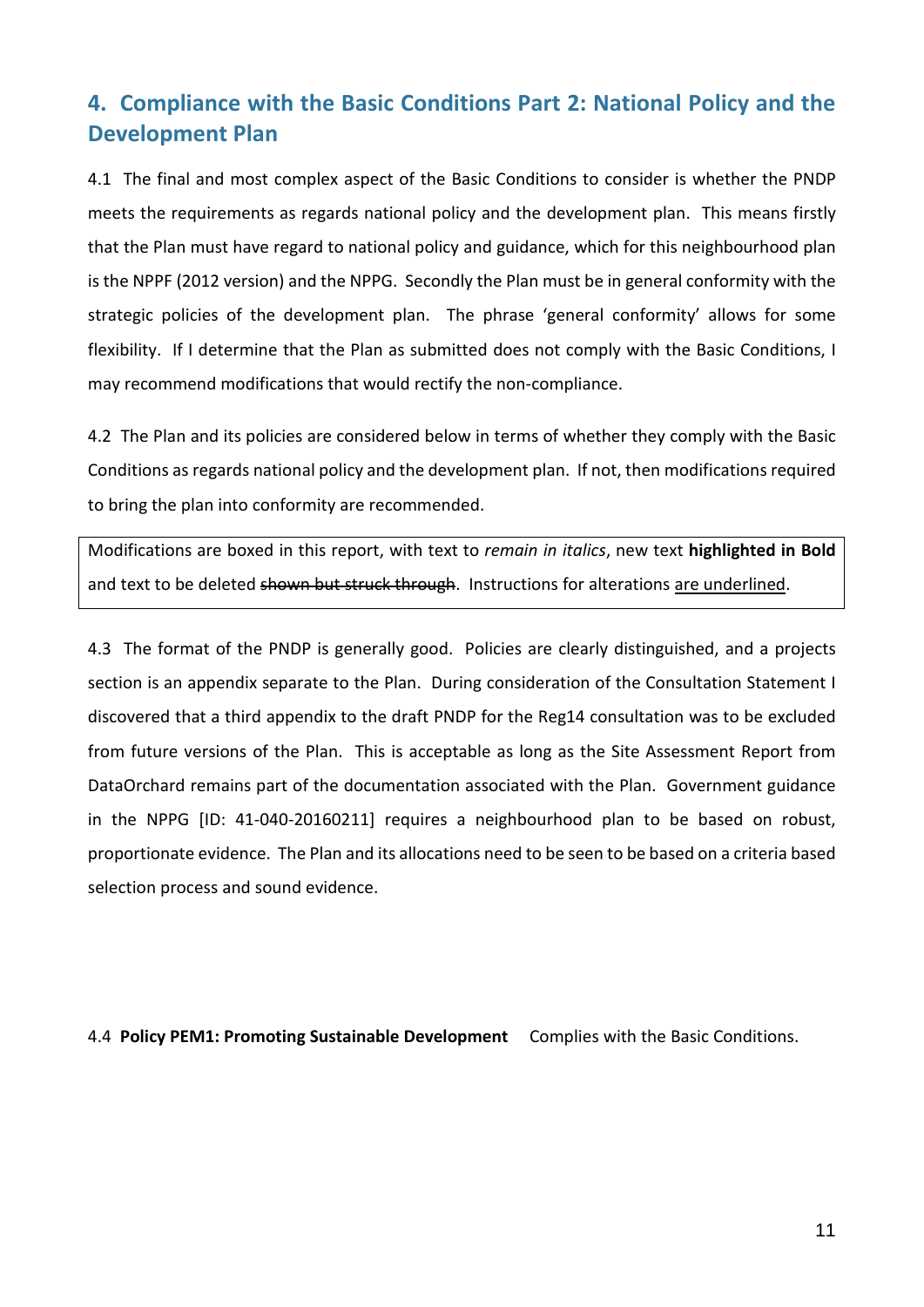4.5 **Policy PEM2: Development Strategy** This is a general policy setting out the approach to development. Policy PEM3 has further detail on the amended Settlement Boundary, but this policy states in the last line of criteria a) that 'locations are defined where development would only be permitted should proposals involve enhancement measures to the Conservation Area'. In fact locations where this may apply are not clearly defined, all that is happened is that the settlement boundary has been extended, which would allow development on the same general basis as the rest of the settlement. The statement lacks the clarity required of policy in the NPPF (para 154), and the intent would be better served by a solution where the sites remain outside the designated settlement boundary, in line with what is actually found on the ground. The wording of the rest of criteria a) is not clear: for example is it within the settlement boundary that 'other appropriate forms of development may take place' or within the housing sites?

4.5.1 Criteria c) of this policy is not reasonable unless the restriction on traffic through Pembridge is specified as a significant increase. Any development is likely to generate some traffic, if only a few vehicle movements a day, and the NPPF (para173) requires any policy to not unreasonably restrict viability. Thus in order to comply with the Basic Conditions I recommend that criteria a) and c) are modified as shown in Modification 1.

**Modification 1:** Policy PEM2 criteria a) and c) to be altered as shown:

*a) A settlement boundary is defined for Pembridge incorporating a number of housing sites***.** and **W***ithin* **this boundary** which other *appropriate forms of development may take place where this would retain the village's local distinctiveness and the character and appearance of its Conservation* Area. In addition, locations are defined where development would only be permitted show proposals involve enhancement measures to the Conservation Area.

… … … … … …

c) *Economic development associated with the complex of Shobdon Airfield falling within* the **Pembridge** *Parish will be supported provided this does not result in* **significant** *increased traffic through Pembridge village.*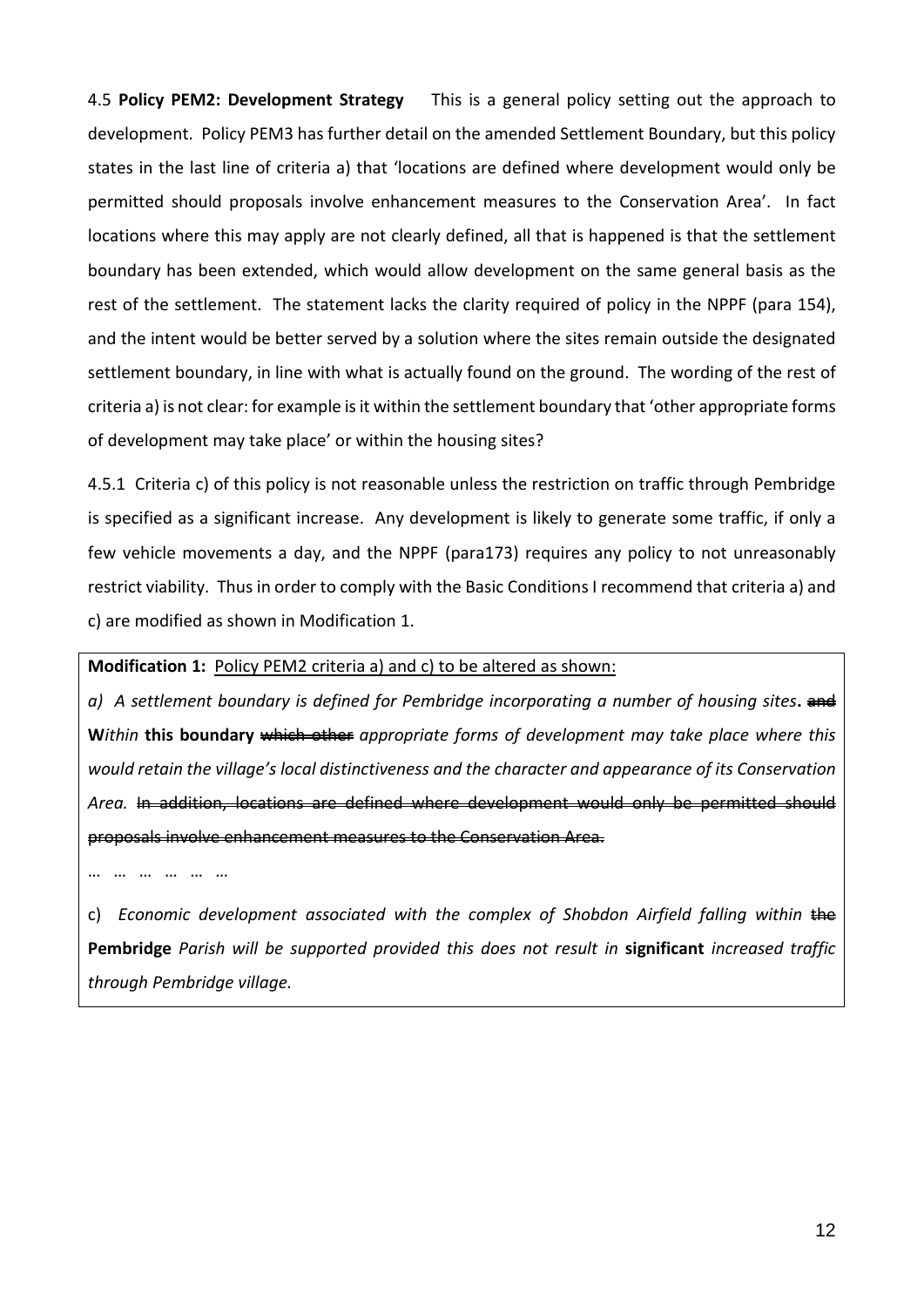4.6 **Policy PEM3: Housing Development in Pembridge Village** This policy deals with the settlement boundary, but does not formally define it. It needs to make reference to the plan that shows the amended boundary for clarity. Additionally there is no need to make reference to the need to address policies in the Herefordshire Core Strategy. I accept that for emphasis and clarity policies in the PNDP relating to the conservation area should be mentioned. The phrase 'will be permitted' has been objected to as not a Parish Council action, but this Plan will form part of the development plan subject to a successful referendum, and the LPA will then use it and its policies.

4.6.1 The settlement boundary has been amended from the original boundary defined in the Unitary Development Plan and now incorporates sites allocated for housing and current planning permissions that have sometimes already been built out. There is also a proposal to alter the settlement boundary to include land that is currently agricultural and not allocated for housing. These sites are discussed in the Plan at paras 5.8 – 5.9, together with detailed design criteria. However this land is included within the conservation area boundary, indicating that it is an important part of the setting of the conservation area.

4.6.2 I asked a question of the qualifying body and LPA with regard to the alteration of the settlement boundary to include these two sites, and although I now understand the thinking behind this action, I do not feel able to support it. A settlement boundary should indicate the natural limits of existing and planned development in a settlement, it is not a vehicle to indirectly allocate land for housing or indeed any other development. Given the sensitivity of the sites as open land deliberately included within the conservation area, I do not accept that the proposed solution to encouraging suitable development on these sites has paid sufficient regard to the need to protect heritage assets (NPPF section 12). Inclusion within the settlement boundary would have a similar effect to an outline planning permission, but this is something the Plan, and general practice, discourages within conservation areas.

4.6.3 Thus in order to comply with government guidance on the protection and conservation of heritage assets, I recommend that the proposed boundary is re-drawn to exclude site 8 (Land to the east of Oak View) and site 9 (Land to the north of Trafford Cottages). Modification to the text of the Plan can mention these areas as being potentially available for development as they are adjacent to the settlement boundary and policy RA2 of the HCS allows for development 'in or adjacent' to certain settlements including Pembridge. The description of the sites, and the design guidance, can

13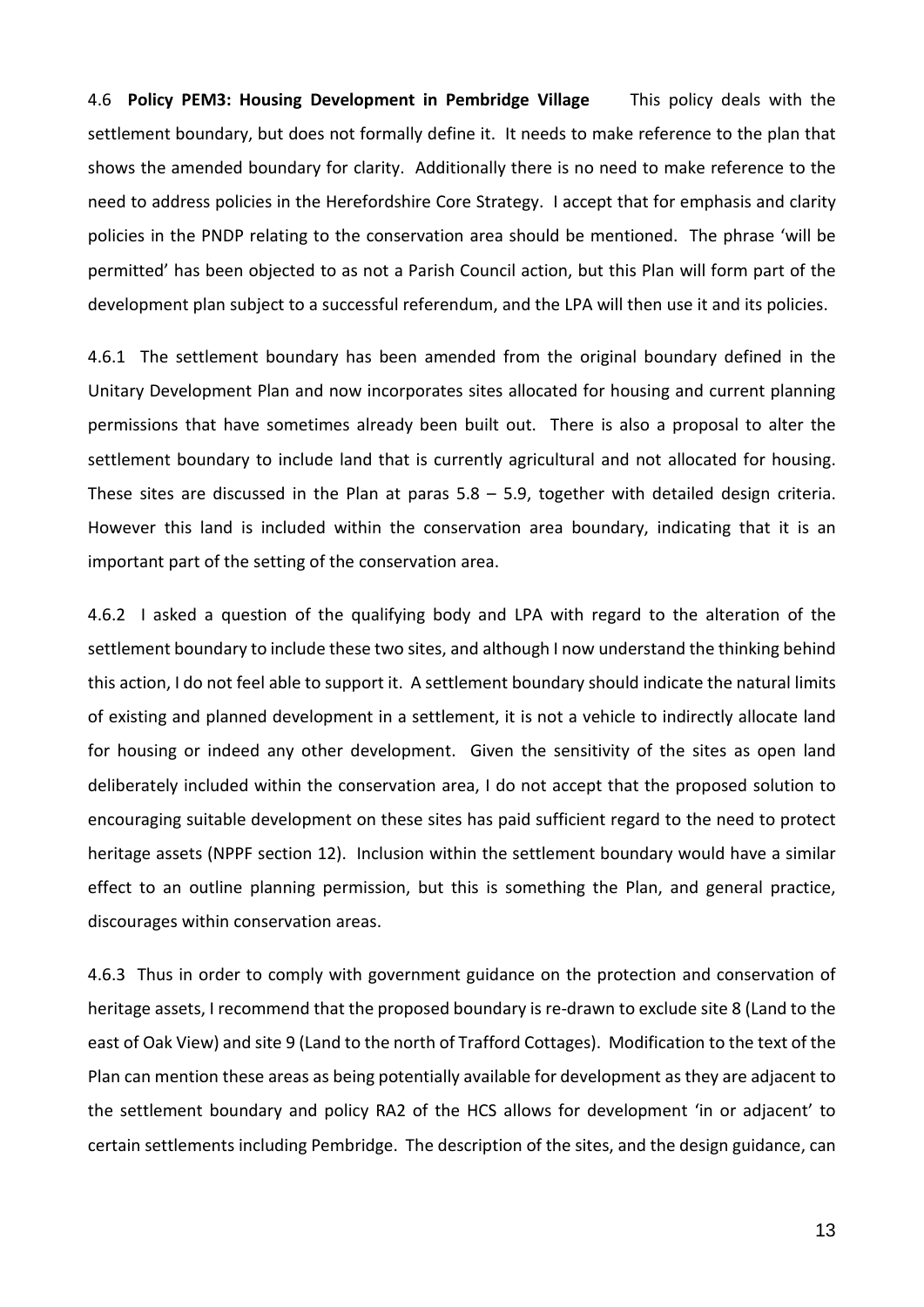remain as a useful indication of development potential should constraints to development be overcome or opportunities arise for joint development.

**Modification 2:** Policy PEM3, the Village Map and its associated justification text is recommended to be amended as shown in order that the Plan meets the Basic Conditions with regard to the clarity and protection of heritage assets requirements of government policy:-

*Policy PEM3: Housing Development in Pembridge Village*

*New housing within Pembridge will primarily be restricted to sensitive infilling within* a **the** *settlement boundary* **defined on the Pembridge Village Map** *and sites identified for development shown on* **the** *Pembridge Village Map*.

*Within the settlement boundary infilling will be permitted where it meets appropriate design and other criteria set out within relevant policies contained within this plan, in particular, PEM6 and PEM20*, and also address policies set out in Herefordshire Local Plan Core Strategy.

The Pembridge Village Map to be altered so that site 8 (Land to the east of Oak View) and site 9 (Land to the north of Trafford Cottages) are excluded from being within the settlement boundary.

Paragraph 5.7 is to be amended as follows:

A limited number of other areas forming extensions to the previous settlement boundary, altho not shown as allocated sites, are also included within the new boundary. These include **L***and to the east of Oak View and land to the north of Trafford Cottages* **may be suitable for development under Policy RA2 of the HCS as land adjacent to the settlement of Pembridge**. *These* **sites** *should only be developed however if suitably sensitive access arrangements can be provided and they incorporate measures to enhance the Conservation Area,* **as discussed in paragraphs 5.8 and 5.9 below**.

4.7 **Policy PEM4: Housing Sites in Pembridge** This policy allocates sites for development within the village, altering the settlement boundary to accommodate them. A site selection exercise was undertaken by consultants and is separately documented. A call for sites was undertaken to supplement the Herefordshire 2012 SHLAA, and I am satisfied that an adequate site selection process has been undertaken. The Plan is very positive, in that sites have been allocated for more than the required minimum number of dwellings to be accommodated.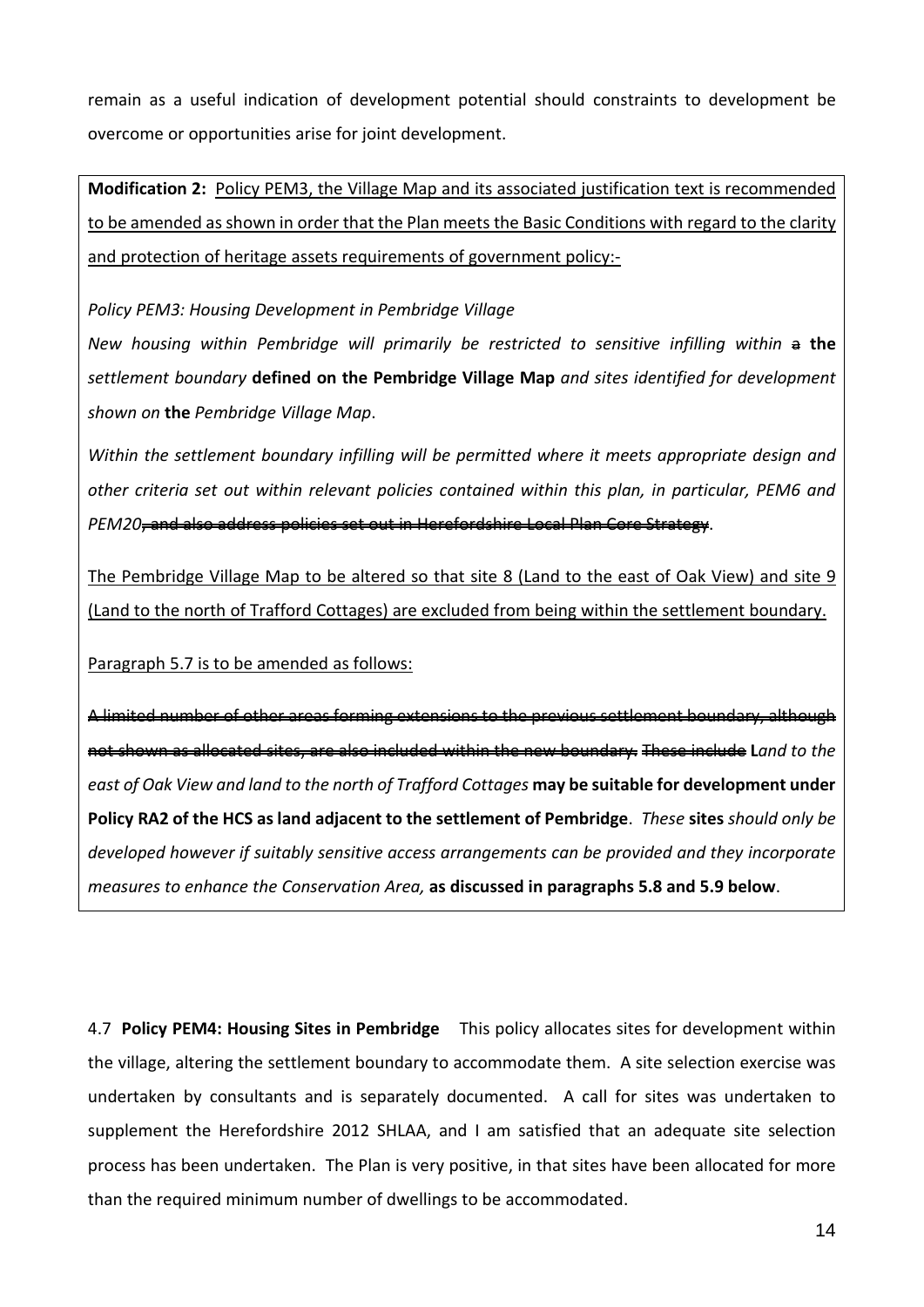4.7.1 The Plan allocates seven sites for residential development. The passage of time has resulted in site iii) having been partially built out already, and for accuracy this site should now be shown with the reduced allocation size for the remaining site not yet developed. Paragraph 5.2 may need correction, although as it jointly mentions 'completions and outstanding planning permissions' it is possible there is no updating correction needed, with regard to this site anyway. For the avoidance of doubt the allocation is described as a continuation of site iii) and not a new allocation.

4.7.2 Consultation responses during Reg16 indicated that incorrect information had been supplied concerning sites within a known closed landfill site, and that in para 5.13 sites v) and vi) should not be included in this statement. In fact the paragraph also needs to refer to the sites that are affected by name, site numbers have changed from the site assessment to those used in Policy PEM4, and confusion could therefore arise with the use of numbers only.

**Modification 3:** In order that Policy PEM4 meets the Basic Conditions and complies with government guidance with regards to clarity and accuracy of policy, I recommend that it is amended as follows:-

*The following areas of land are identified on the Pembridge Village Map where new housing development may take place, provided they meet the requirements set out in relevant design and detailed policies within this plan:*

*i) Land of approximately 1.80 hectares to rear and south of the Village Hall, Bearwood Lane;*

*ii) Land of approximately 0.8 hectares off Manley Crescent;*

iii) *Land of approximately* **0.2 hectares being the continuation of an original allocation of** *0.6 hectares off Sandiford Ploc;*

… … … …

The Village Map to be altered to show the reduced allocation outstanding on site iii).

Paragraph 5.2 of the PNDP to be altered if necessary to update the current figure of completions and outstanding planning permissions.

The last two sentences of paragraph 5.13 to be altered as follows:

*Developers should note that housing sites ii)* **Land off Manley Crescent;** *iii)* **Land off Sandiford Ploc;**  $\frac{1}{x}$   $\frac{1}{x}$  and vii) Land west of Manley Lane; are within 250m of a known closed landfill site which is a *use that may be considered potentially contaminative. Policy PEM23 (f) is especially relevant to these sites.*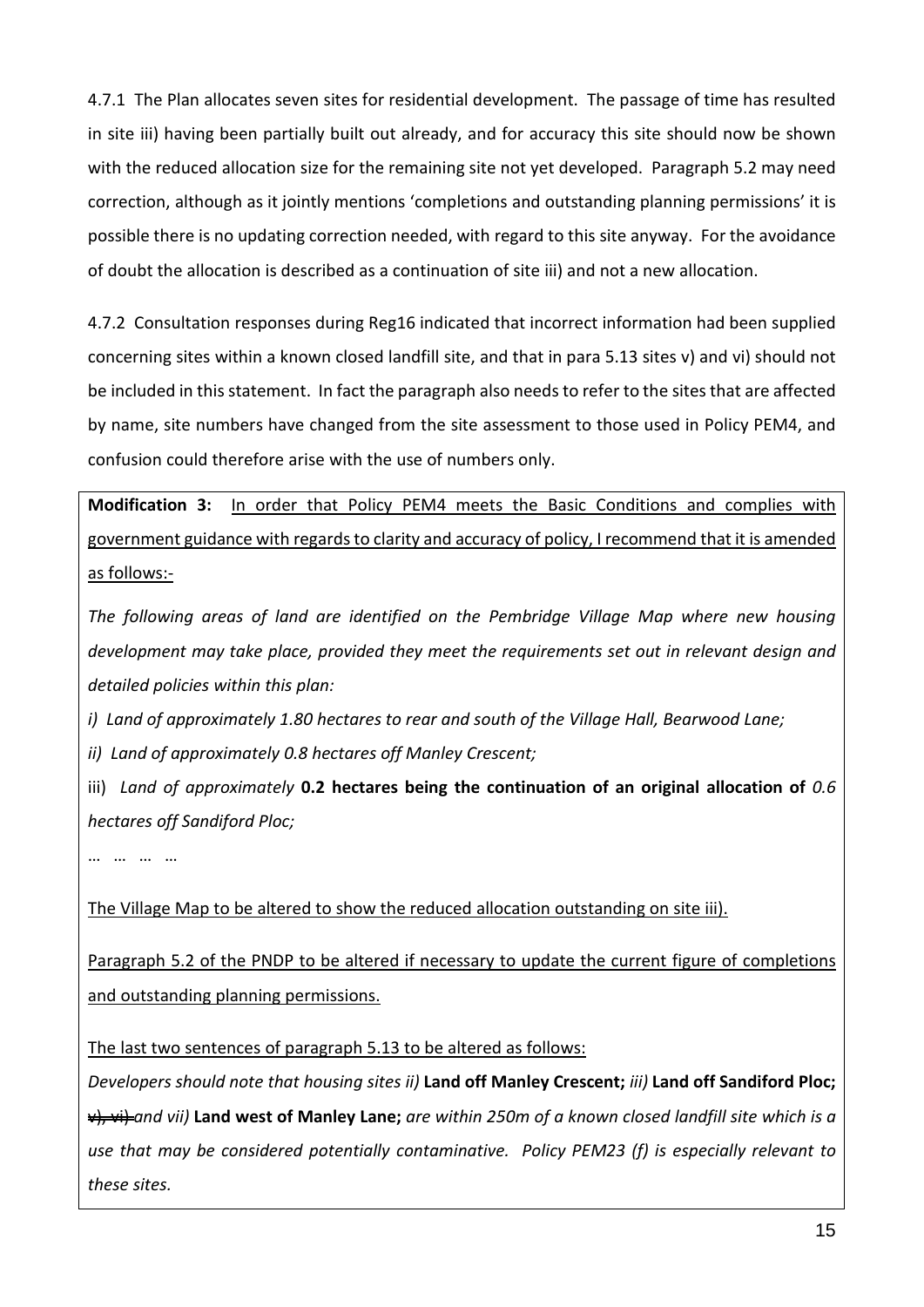4.8 **Policy PEM5: Meeting Housing Needs** There was a request for an additional qualifier to be added to criteria g) with regard to not being 'adversely impacted by existing agricultural or commercial activities'. However this qualifier has been added to the general design policy PEM6, and in Policy PEM6 it will impact on all proposed new housing. In Policy PEM5 it would only apply to live/work units if added as requested, which is not appropriate. The policy complies with the Basic Conditions as currently written therefore.

4.9 **Policy PEM6 – Design Criteria for Residential Development** The Policy has been criticised in the Reg16 consultation as being overly prescriptive in places, but I do not agree with this assessment, and find the policy sufficiently flexible to comply with government guidance in this regard. The policy is setting out the quality of development that will be expected in the area, in line with the NPPF para58, and complies with the Basic Conditions.

4.10 **Policy PEM7: Affordable and Intermediate Homes** Complies with the Basic Conditions.

4.11 **Policy PEM8: Reuse of Rural Buildings and Brownfield Land for Employment Enterprises** Complies with the Basic Conditions.

4.12 **Policy PEM9: Working from Home** Complies with the Basic Conditions when for clarity the following amendment is made to criteria e):

**Modification 4:** I recommend for clarity criteria e) reads as follows:

… … … …

*(e)* **They** i*nclude dwellings* **and** *associated enterprises permitted through Policy PEM8 and Herefordshire Core Strategy policies RA3 and RA4.*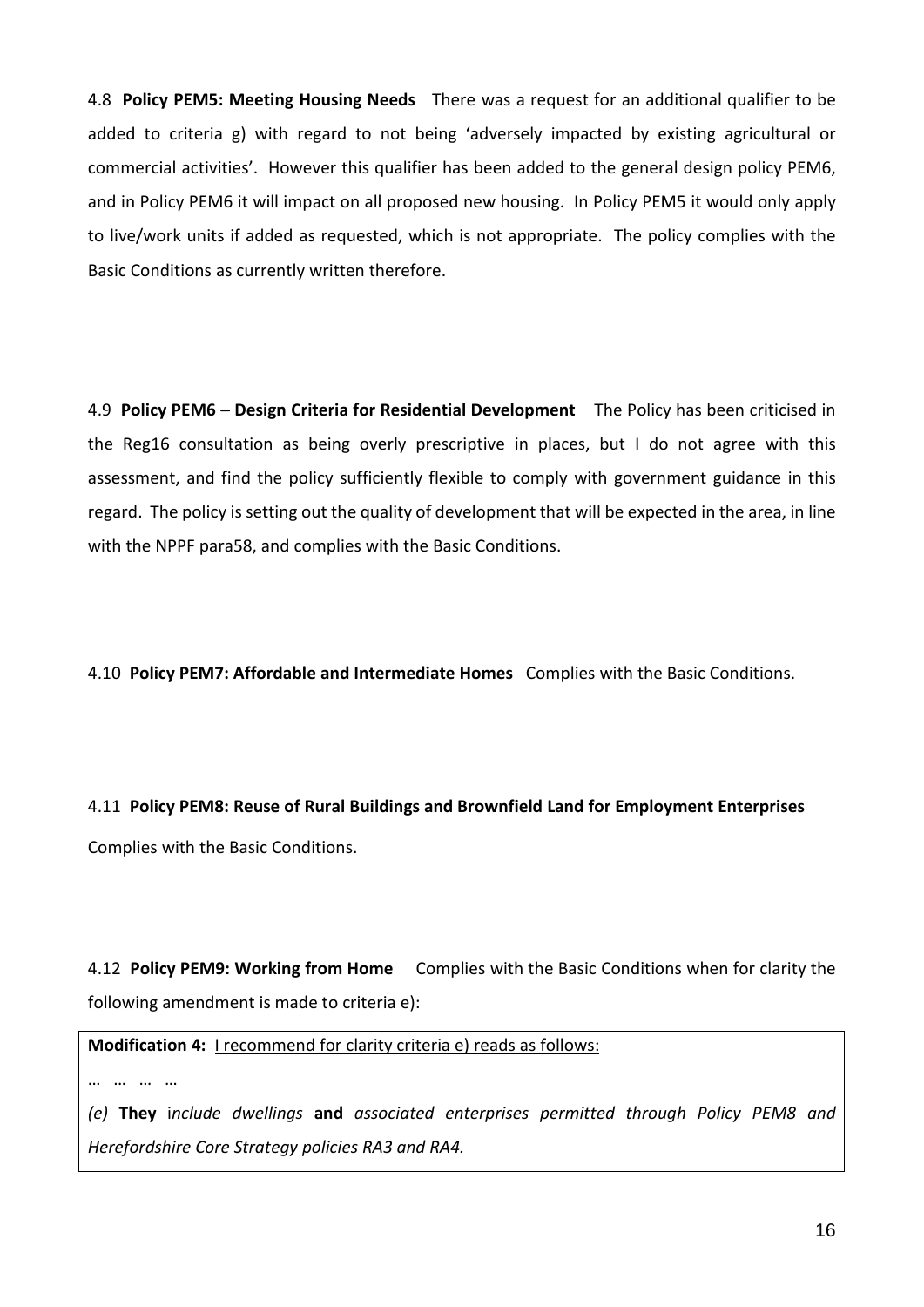#### 4.13 **PEM10: Agricultural Diversification and Tourism Enterprises** Complies with the Basic Conditions.

4.14 **Policy PEM11: Intensive Livestock Units** This policy has attracted several responses during the Reg16 consultation, and I am grateful to the qualifying body for their response to these comments. The policy deals with development proposalsforintensive livestock units and associated infrastructure. Criticism has been made that the policy is effectively duplicating environmental controls on agricultural practices, but I accept arguments that there are planning issues with this development that are separate to environmental controls, and that government guidance acknowledges this. These arguments need to be summarised in the justification for the policy however; they are currently in an annex to the Consultation Statement.

4.14.1 I have considered how far the policy is dealing with waste issues, which as excluded development for the purposes of neighbourhood planning cannot be dealt with in this Plan. The Environment Agency has produced useful guidance in thisregard, which I reproduce below from the website accessed on the 4<sup>th</sup> december:

For example, when manure or slurry is used to spread to land as fertiliser it isn't classified as waste as long as it's used as part of a lawful operation - for example it complies with the Nitrates Directive and takes place on clearly identified parcels of land without prior processing. The reason for this is that animal faeces are a by-product of keeping animals and make up a traditional fertiliser where other fertilisers may be regarded as a substitute.

However, where manure or slurry is spread in such a way that it exceeds crop requirements, is of no benefit to the land or provides no ecological improvement, then it'll be waste and spreading it to land simply to get rid of it is classified as a disposal operation.

## [https://www.gov.uk/government/publications/legal-definition-of-waste-guidance/decide-if-a](https://www.gov.uk/government/publications/legal-definition-of-waste-guidance/decide-if-a-material-is-waste-or-not)[material-is-waste-or-not](https://www.gov.uk/government/publications/legal-definition-of-waste-guidance/decide-if-a-material-is-waste-or-not)

The situation with manure and slurry from an intensive livestock unit is complex therefore in any consideration of whether it is waste or not. But this suggests that there is a planning issue with where and how it is spread, although the nearest a neighbourhood plan can come to dealing with it is to require details of the working method including disposal of manure and slurry to be submitted with any planning application for the LPA to engage with. The detailed requirements of Policy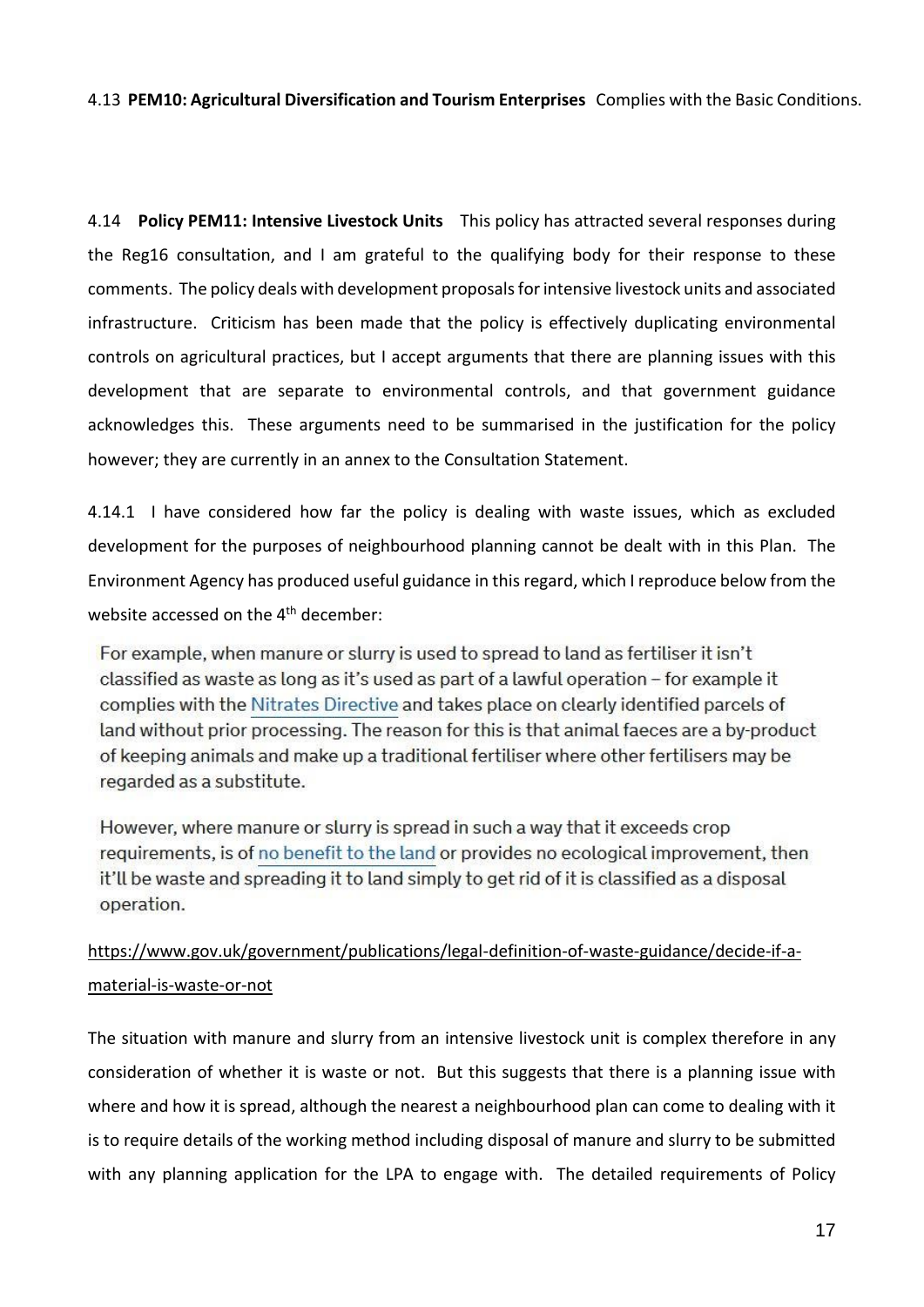PEM11 criteria e) may be dealing with waste issues, and if so they could not be included in a neighbourhood plan. This criteria is considered further in para 4.14.4 below.

4.14.2 Criteria a) is not clear on what is referred to as 'full mitigation'. As the criteria is dealing with landscape issues, the second sentence should refer to landscape and visual effects and mitigation of these. Criteria b) is confused in that the sentence does not read well with the overall qualifier of where units can be sited. Beyond this, other criteria in the policy do not relate back well to the first sentence apart from criteria d). Modification 5 sets out alternative wording and ordering of these criteria, and reformats the policy, so that national guidance on the need for clarity in policy will be met (NPPF para154), and thus the Basic Conditions complied with with regards to clarity.

4.14.3 Criteria c) sets out distances from Pembridge village and other (unconnected) residential property that need to be met in order that any intensive unit and associated infrastructure will protect residential amenity. These distances have been criticised by the LPA as not being justified by evidence, and therefore hard to implement in practice. They have accepted that the policy is in general conformity with strategic policy in the development plan overall. The qualifying body are relying on work undertaken for The Beverley Borough Local Plan (now superseded) in the East Riding. This policy used a distance of 400m separation in the rural areas, or 800m from settlement boundaries for selected settlements – the implication being that these settlements are not considered rural. It should be noted that both the links to the relevant website for this material in the Plan seem to be broken. I have noted that the previous Herefordshire UDP (Policy E16 now superseded) considered development within 400m of intensive livestock units as sensitive to adverse impact to amenity from the units. Additionally the GPDO 2015 [Schedule 2 Part 6 Class A: A1(i)] removes PD rights for intensive livestock development within 400m of a 'protected building' (one normally occupied by people). I consider therefore that the case for this distance restriction has been made in accepted practice and other policy. I do not find adequate and robust evidence however to justify the use of the 600m distance required from Pembridge Village. There is a need for some flexibility in this policy restriction around factors such as the size of the unit, the direction of prevailing winds and other site-specific considerations so that the policy is adaptable to individual development circumstances and does not impose unnecessary restrictions on development viability (NPPF para173). Modification 5 sets out alterations to criteria c) so that it is based on a robust evidence base, as required by the NPPG [ID: 41-040-20160211], and does not unreasonably impact on the viability of development.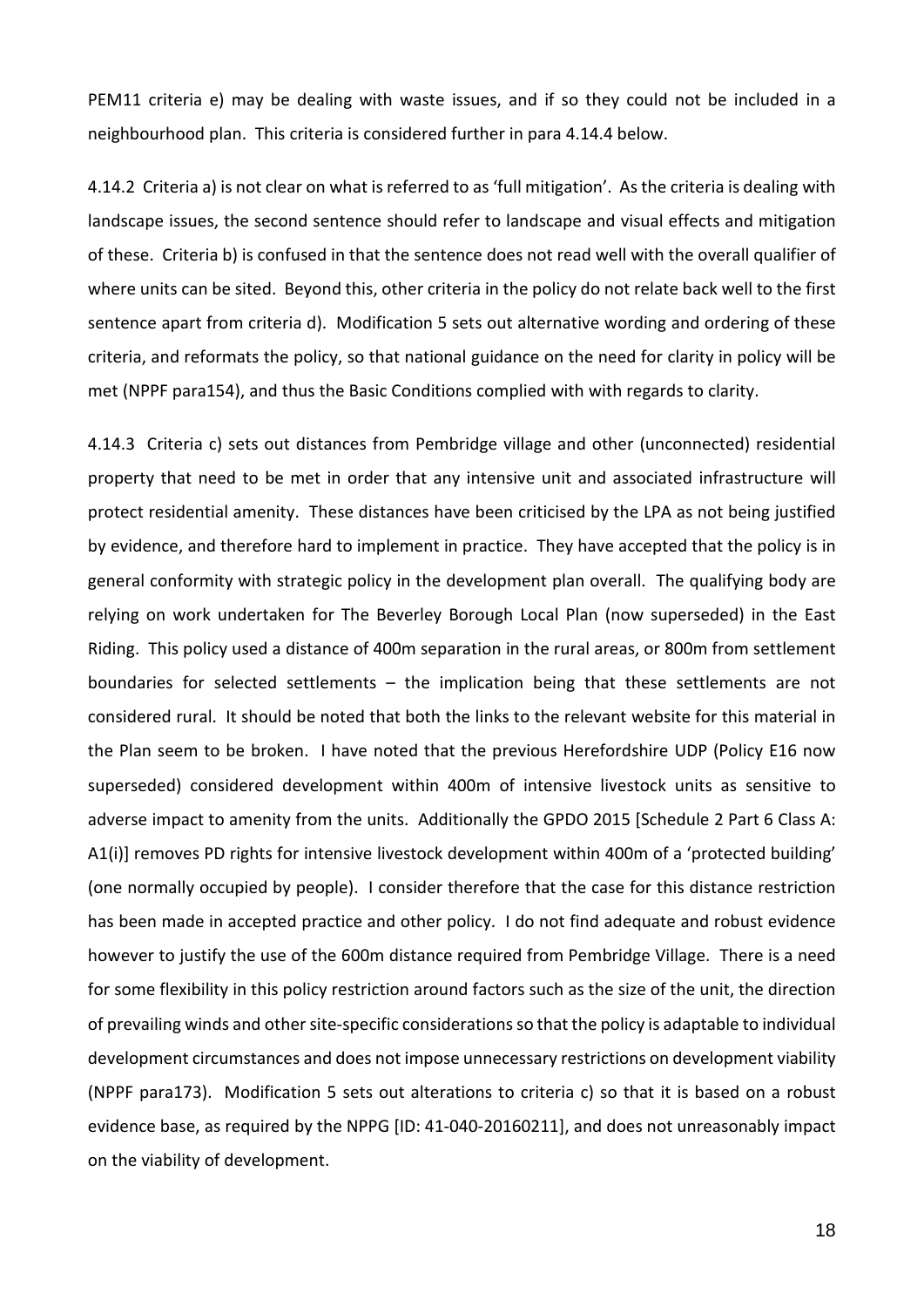4.14.4 As noted above, criteria e) is dealing with issues that will sometimes be likely to be waste matters. When they are not however, the criteria is still attempting to impose restrictions and controls on actions that are not subject to planning permission. This is beyond the purpose and remit of a development plan, which must concern itself with land-use issues. Where a new development proposal for an intensive livestock unit is the subject of a planning application however, then a working method statement would be an acceptable requirement and assist the LPA in properly implementing government guidance with regard to potentially polluting development (NPPF para120). It will also be useful in determining whether or not the disposal of manure and slurry is waste disposal or the application of fertiliser. Requiring a working method statement is currently stated in the text of the Plan (para 6.8), but will be more effective included within the policy. Para 6.8 in the Plan also has comments about the potential requirement for hours of working restrictions on a unit. As this is not a policy requirement given its location in the justification text, it can only be seen as informal advice that the LPA may wish to consider when dealing with planning applications where residential amenity is a particular issue. Criteria f) is protecting nationally important environmental assets that are vulnerable to nitrate pollution, which is a land-use issue.

4.14.5 Modification 5 amends Policy PEM11 so that it complies with the Basic Conditions with regard to government guidance on robust evidence, viability and curbing pollution. Amendments also ensure that the Plan deals with issues a neighbourhood plan is entitled to, namely land-use that is not excluded development. I therefore recommend that Policy PEM11 is amended as shown in Modification 5 in order that it complies with the Basic Conditions.

#### **Modification 5:** Policy PEM11 to be amended as follows:

*Proposals for intensive livestock units and associated structures should be sited where:*

*a) They do not intrude unacceptably into the landscape or adversely affect important views or landscape character more generally. Proposals seeking to utilise tree screening and choice of materials to reduce* **adverse visual and landscape** the environmental *effects should only be permitted where these can achieve* **effective** full *mitigation* **of the adverse impact**.

b) *Any traffic generated can be accommodated safely upon the local highway network***,** should **does** *not adversely affect residential amenity and avoid***s** *adverse effects upon the historic environment.*

d**c)** *There are no other potentially polluting effects upon local amenity* **and the environment**, *including from outside lighting.*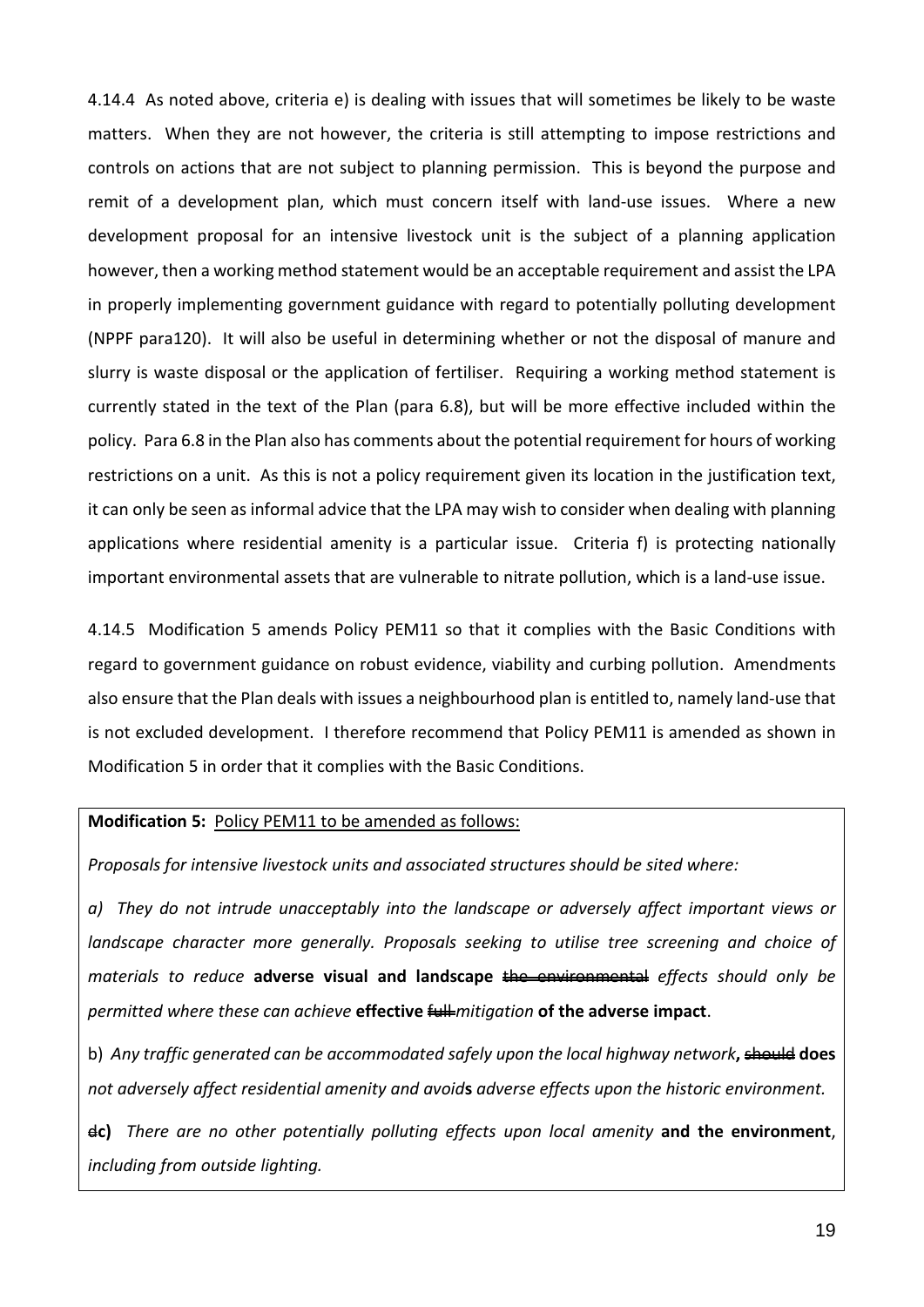#### **Modification 5 cont.**

*Proposals, including associated earth walled storage compounds or lagoons, should* **normally** *be sited no closer than* 600 metres from Pembridge village. Elsewhere, such development should be no closer than *400m from a protected building or residential property not associated with the operation,* **measurements to be taken between the nearest point of the proposed development and the nearest point of the residential property or protected building. Where an operation can be demonstrated to have no impact at a nearer distance due to the small scale of the operation or other site specific factors then this distance requirement may be reduced.**

**Any planning application for an intensive livestock unit should be accompanied by a working method statement that includes clear details on the number and quantity of animals and byproducts, methods of dealing with inputs and outputs from the process and pollution controls, transportation requirements and any other aspect of the development specified by the LPA.**

Where the disposal of manure waste is proposed within any operational spreading on land then sufficient suitable land should be available for this which is under applicant's own control in a location where this will not adversely affect residential amenity. The nstallation and use of an effective purification system will be taken into account the suitability of available land. Should manure waste disposal be through spreading on land within another ownership or through another means then this should be agreed with the local planning authority whose area is to receive the waste.

f) *Proposals or their related slurry or manure waste spreading areas, should not be sited where they would have a significant adverse effect on the River Lugg SSSI or River Wye Special Area of Conservation, including tributary streams.*

*The 'in combination effect' of such operations in terms of aerial emissions and deposition, including acid and nitrogen will be a consideration. In all these respects, the cumulative effect of such units upon the environment within the Parish should be taken into account, especially the potential polluting effects on residential amenity and biodiversity.*

Para 6.8 to include a summary of the evidence supporting the policy currently quoted at length as an Annex to the Consultation Statement and reference the Annex.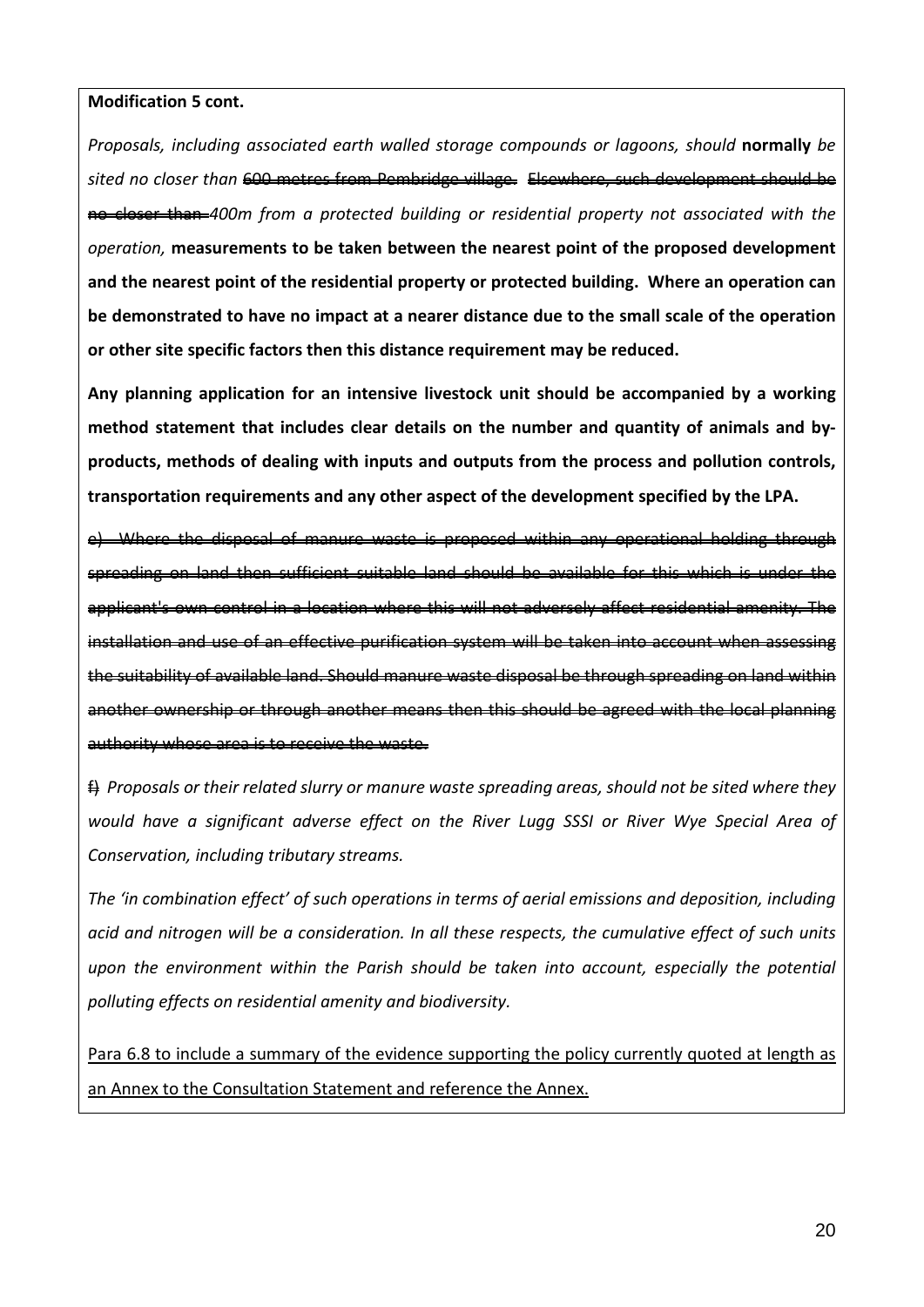4.15 **Policy PEM12: Supporting Infrastructure** Complies with the Basic Conditions.

4.16 **Policy PEM13: Development on Shobdon Airfield** Complies with the Basic Conditions.

4.17 **Policy PEM14: Renewable and Low Carbon Energy Generation** The policy is encouraging appropriate renewable and low carbon energy development. In the case of wind energy, no areas are designated as suitable for large or medium scale generation, but the area is considered suitable for individual small-scale turbines subject to criteria given in the policy. Thus for individual smallscale wind development the requirements of the Written Ministerial Statement March 2015 are met, but there is a need to define what is meant by 'small scale'. I made an enquiry to the qualifying body regarding this point, and they felt that the best definition was that used in the Herefordshire Renewable Energy Study 2010, a maximum power generation rating of 15kW. Thus in order that Policy PEM14 meets the requirements of the Basic Conditions with regard to government guidance on policy clarity, I recommend that it is amended as shown in Modification 6.

**Modification 6:** The last paragraph of Policy PEM14 to be amended as follows:

… …

*No sites are identified as suitable within the parish for large or medium scale energy generation through wind power but Individualsmall-scale turbines serving a local need may be permitted where they meet the above criteria* **and have a maximum power generation rating no greater than 15kW.**

#### 4.18 **Policy PEM15: Protection and Enhancement of Community Facilities and Services**

The policy is protecting valued community facilities, that are indicated by name in the text of the Plan, but not in the policy. In order that the Policy has the clarity required of by the NPPF, it should be altered to indicate the facilities that it relates to. I asked the question of the qualifying body as to which facilities it was seen to cover, and the response has informed Modification 7. Areas that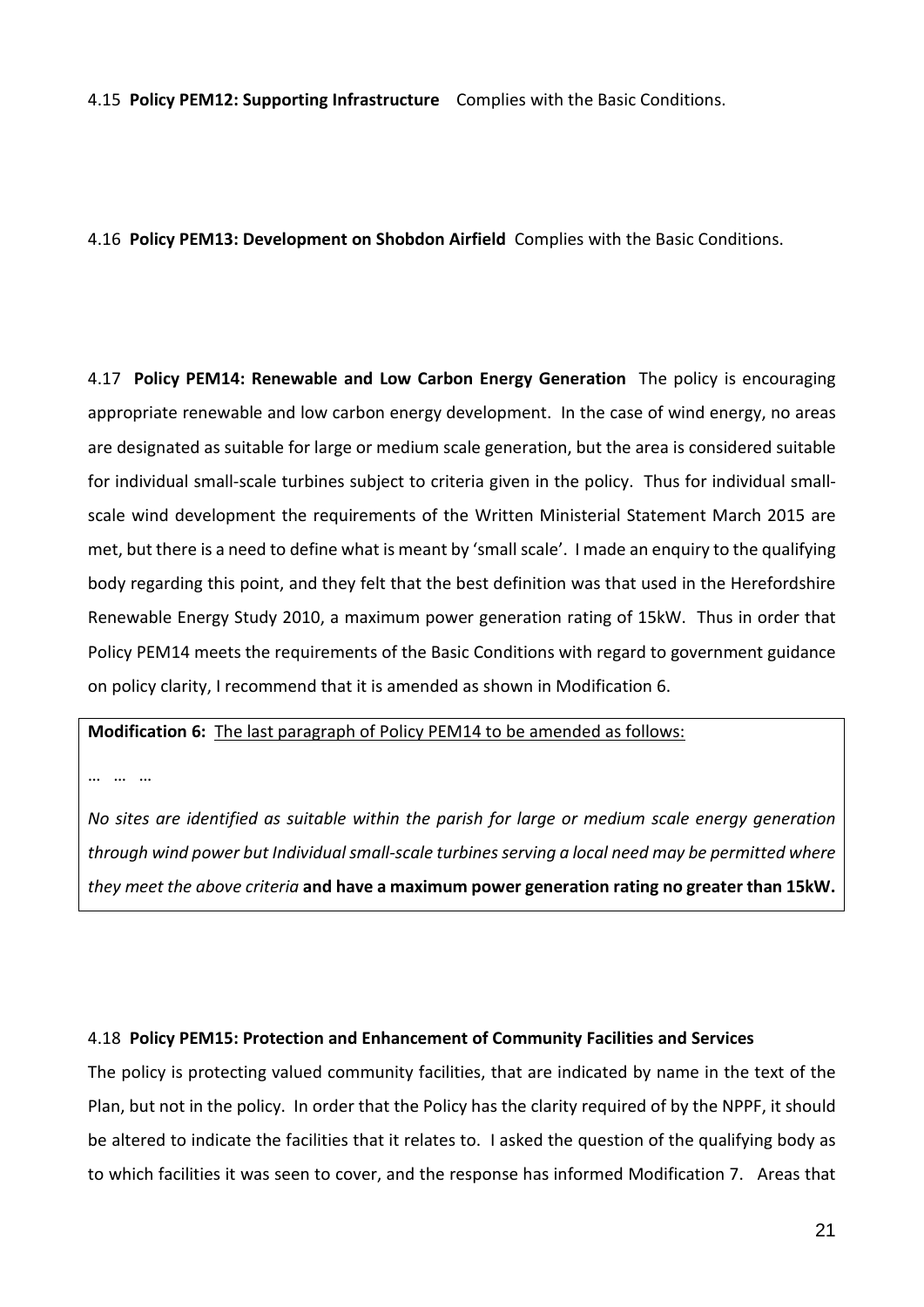are to be designated as Local Green Space are excluded, as this would set up a conflict of level of protection. The school playing field has been included with the school as a community facility. Sport England indicated, in their Reg16 response, concern that it was not protected. Should the school wish to extend then Policy PEM15 does not preclude some use of open land around the school, as long as a playing field is left, as it would be development enhancing the school's viability.

**Modification 7:** The first paragraph of Policy PEM15 is recommended to be altered as shown in order that it complies with the Basic Conditions:

*Existing community facilities* **listed in this policy** *shall be retained and protected from development that might restrict unnecessarily their current use unless alternative provision is made in accordance with this policy. The retention of key services will be supported where possible through enabling development that would enhance their viability.* **Community facilities to be protected are:-**

- Pembridge Primary School and Play Area
- St Mary's Church
- The Village Hall and Community Open Space adjacent to the Village Hall
- **•** The Kings House High Street
- New Inn High Street
- Red Lion High Street
- The current range of village shops as at December 2018

… … … …

4.19 **Policy PEM16: Safeguarding Local Green Space** I visited all the proposed Local Green Space, and could see from my visit and evidence presented in the Plan that they were all worthy of designation with the exception of the Community Open Space adjacent to the Village Hall. There is a need for Local Green Space to be special, as required by the NPPF para77, and this space has no attributes that make such a designation legitimate. It has therefore been transferred to Policy PEM15 and given some protection as a community facility together with the Village Hall. Future development on it that could render the Village Hall more viable is not ruled out by Policy PEM15.

4.19.1 The wording of the policy does not currently give the protection this designation is to be awarded (NPPF para78). A comment from the Strategic Planning section of the LPA has also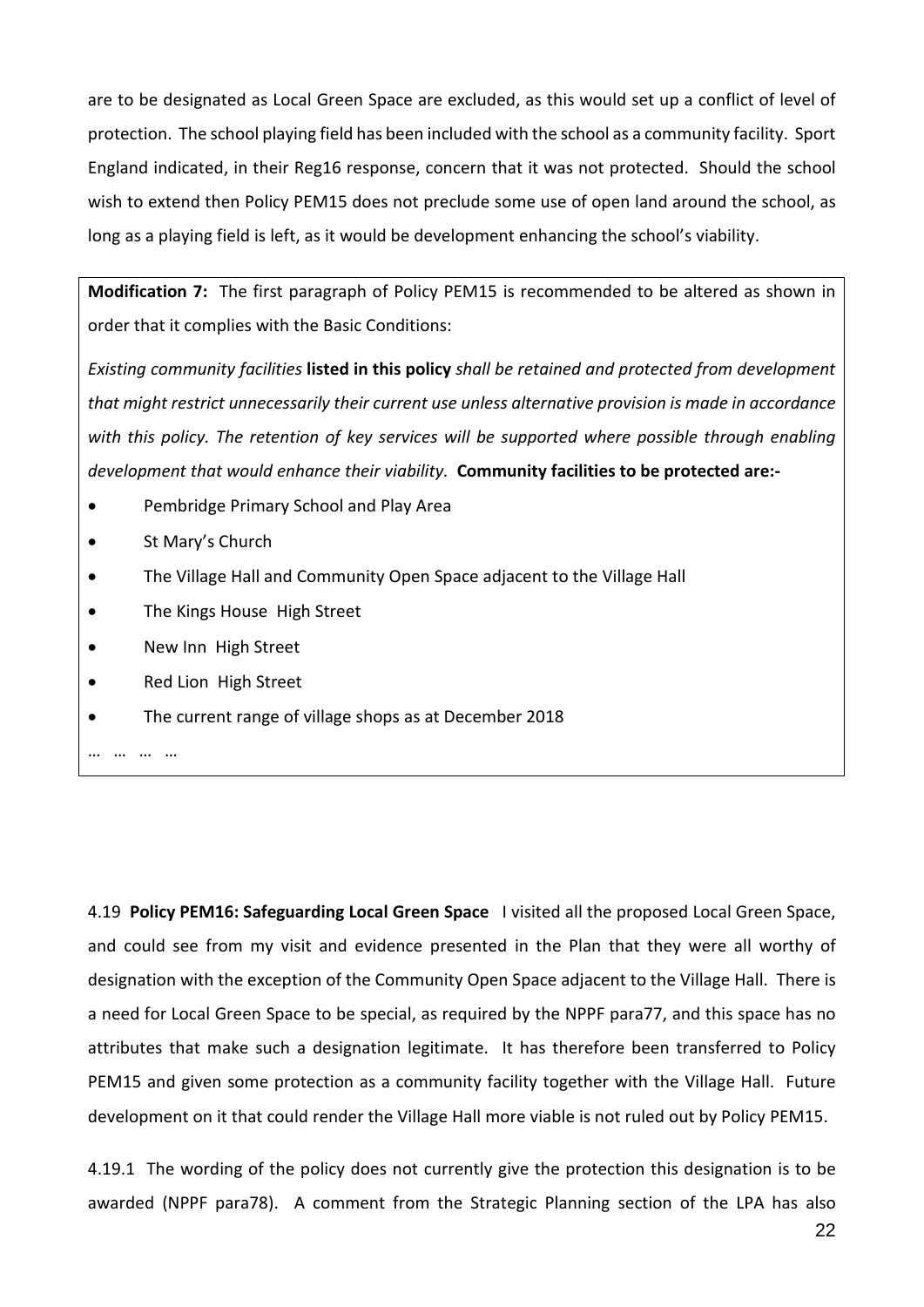indicated concerns with regard to the wording. For reasons of complying with government guidance with regard to the designation of Local Green Space and thus complying with the Basic Conditions, I recommend that Policy PEM16 is amended as set out in Modification 8.

#### **Modification 8:** Policy PEM16 to be amended as follows:

*The following areas* also *identified* upon in the *Pembridge village Map are designated Local Green Space. Development that would result in the loss* **or damage** *of these sites or* unnecessarily restrict **reduce** *their current use or value will not be permitted. Proposalsthat will benefit their current utility will* however *be supported provided they comply with all policies in the development plan including this policy.* permitted provided there is no significant adverse effect on residential amenity:

- i) Churchyard at St Mary's Church.
- ii) The Millennium Meadow.
- iii) Pembridge Village Green.
- iv) Riverside Walk.

#### v) Community Open Space adjacent to the Village Hall.

**Vivaluat v**) The Green surrounding the War Memorial in West Street.

#### 4.20 **Policy PEM17: Contributions to Community Services, Youth Provision and Recreation Facilities**

The policy complies with the Basic Conditions.

4.21 **Policy PEM18: Retaining the Natural Environment and Landscape** The policy has been criticised in the Reg16 responses as not differentiating between different levels of protection for national and local environmental assets, as required by the NPPF (para 113). Generally the criteria within the policy distinguish between local and national features well, but criteria e) and f) should have appropriate qualifiers fitting to the status of the local wildlife sites they protect. Criteria a) deals with landscape issues rather than ecological protection and is acceptable as it stands. Criteria b) did not have acceptable clarity, and with reference back to the qualifying body and LPA I have proposed a modification that improvesit. Criteria e) did not read well within the format ofthe policy, and I have thus also recommended a modification for clarity here.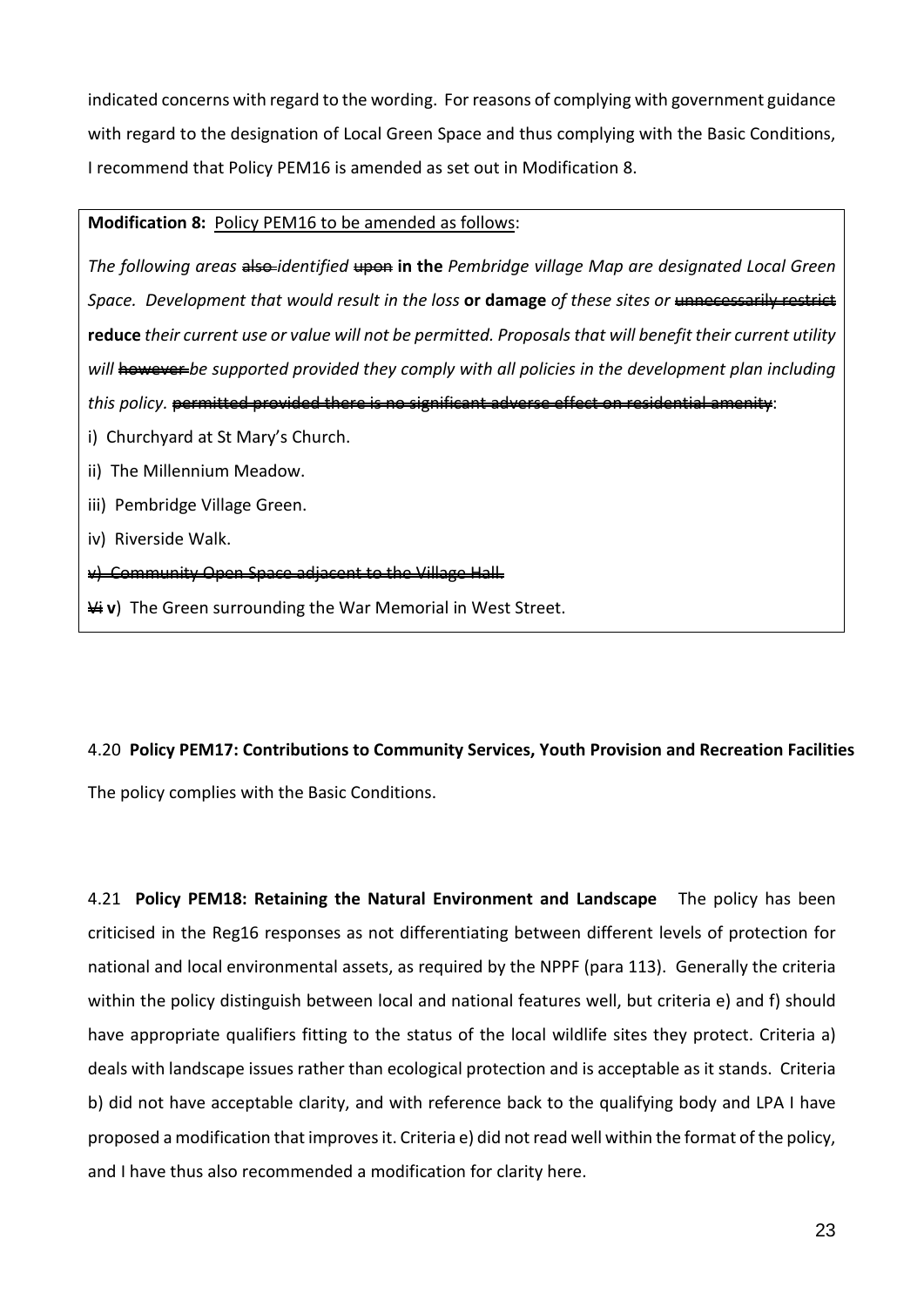**Modification 9:** In order that the policy complies with government policy with regard to the hierarchy of protection of environmental sites, and the clarity required of policy, I recommend Policy PEM18 is amended as follows:

… … … …

b) *Contribute towards the wider ecological network within the Parish through measures* **to enhance the ecological corridors and stepping stones identified by the LPA in the Ecological Network Map 2013.** *In particular* to maintain and of *the* **ecological corridors of the** River Arrow's tributaries and stepping stones elsewhere **throughout the Parish and within Pembridge Village should be Protected and enhanced wherever possible;** through its centre;

… … … …

*e)* In addition, **Protect** *the biodiversity value of local wildlife sites and green infrastructure within the parish, and in particular around and within Pembridge village*, should be protected **from unacceptable harm to the asset**, particularly *from the adverse effects of development. New development should also seek to add to the green infrastructure network where possible*;

*f) Retain* **wherever possible** *important features such as ponds, orchards and hedgerows, and maintain and preferably extend tree cover, adding to the natural assets of the Parish where opportunities are available.*

4.22 **Policy PEM19: Protecting Heritage Assets** This policy has also been criticised for not distinguishing between different levels of protection at a national and local level, and ruling out development even where there islessthan substantial harm on assets of lesser value. The response draws attention to policy in the NPPF (paras 133-4) that set out this requirement. I find the qualifier 'where appropriate' in the first sentence of the policy allows this distinction to be made between assets of varying quality, and the nature of any threat from a development proposal. However criteria d) is vague in the mention of 'other similar heritage assets' as these may not have the status of nationally listed heritage assets. Otherwise I find the policy complies with government guidance in this regard and is suitably more flexible with regard to local heritage assets in criteria e), g) and h).

4.22.1 In order that Policy PEM19 complies with the Basic Conditions with regard to government guidance in the NPPF I recommend that it is amended as shown in Modification 10.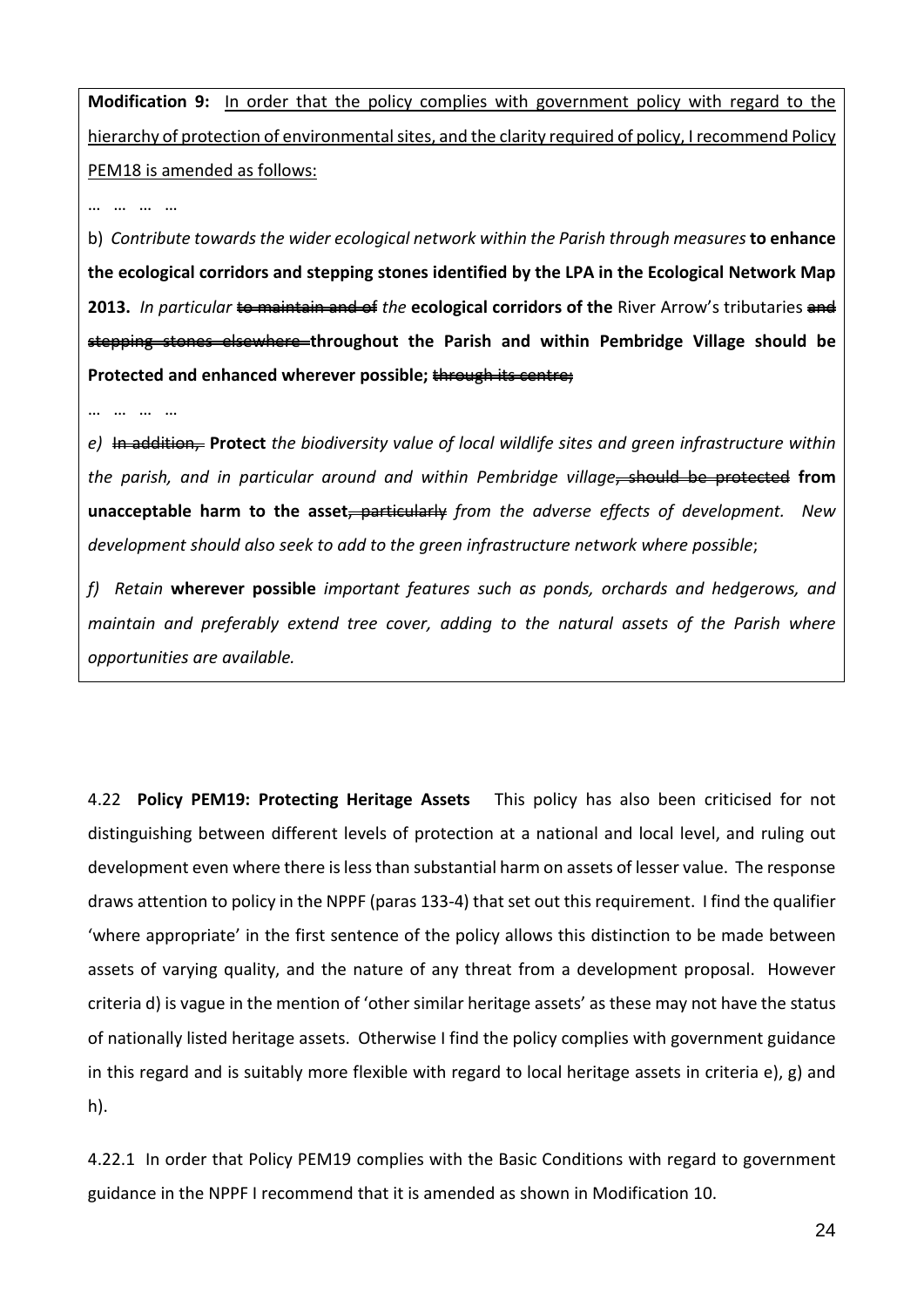**Modification 10:** Criteria d) of Policy PEM19 to be amended as follows:

… … … …

*d) Resisting development that adversely affects features or the setting of Listed Buildings.* and other similar heritage assets. *In particular, the Market Hall and its setting should be protected, including from the impacts of traffic upon its fabric*.

… … … …

4.23 **Policy PEM20: Development within Pembridge Conservation Area** Complies with the Basic Conditions.

4.24 **Policy PEM21: Protection from Flood Risk** Complies with the Basic Conditions.

4.25 **Policy PEM22: Sewage and Sewerage Infrastructure** Complies with the Basic Conditions and is supported by Welsh Water (Dwr Cymru).

4.26 **Policy PEM23: Sustainable Design** Complies with the Basic Conditions.

4.27 **Policy PEM24: Traffic Measures within the Parish** Complies with the Basic Conditions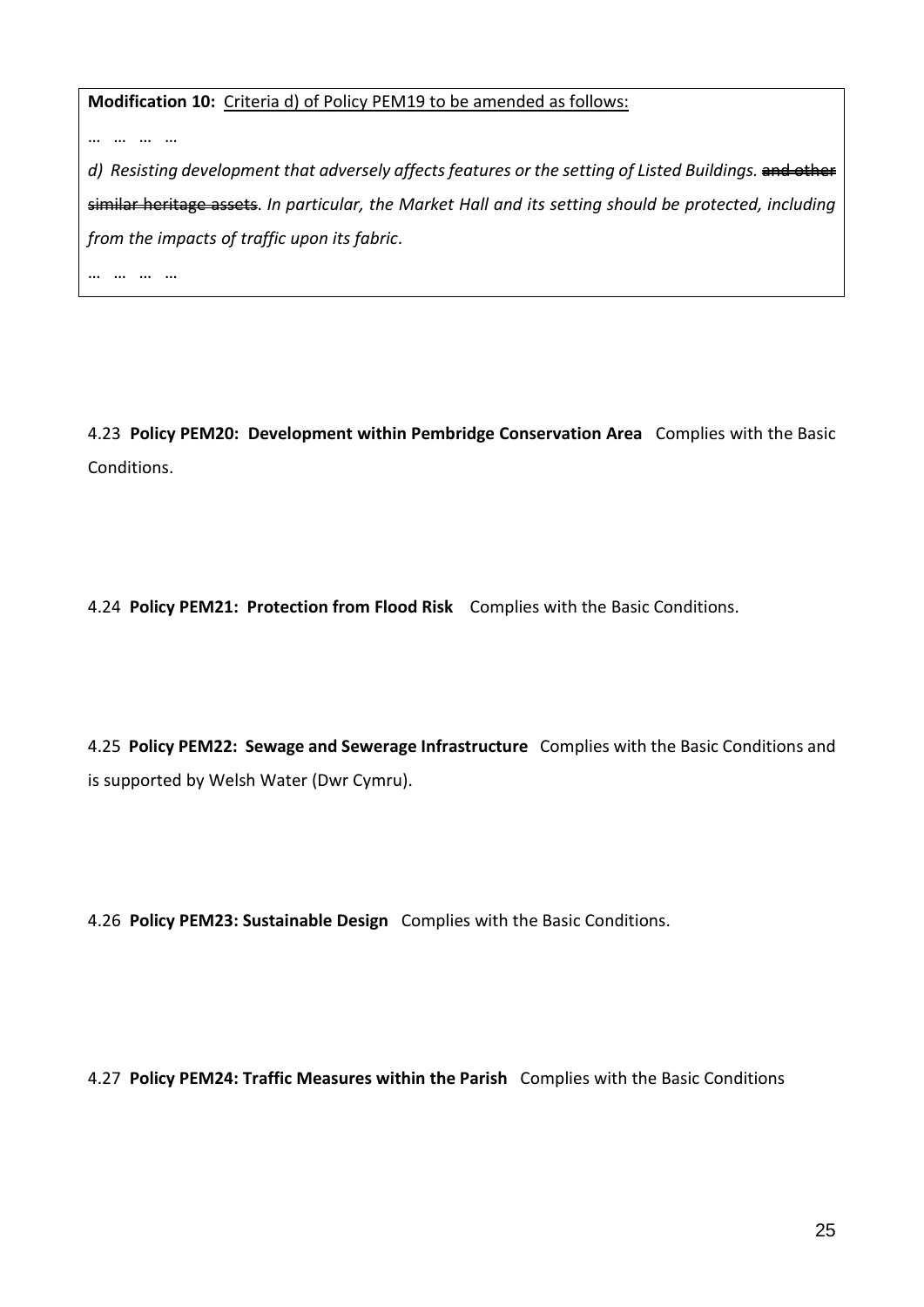4.28 **Policy PEM25: Highway Design Requirements** The policy complies with the Basic Conditions, but clarification of the justification text is required in order that the Plan meets the requirements of the NPPF with regard to clarity, and thus complies with the Basic Conditions.

**Modification 11:** I recommend the second sentence of paragraph 9.3 of the PNDP is amended as follows in order that the document has the clarity required and complies with the Basic Conditions.

*This applies not only in* the *Pembridge* **Village** *where growth is proposed, but also elsewhere in the Parish.*

4.29 Policy **PEM26: Protection and Development of Public Rights of Way** Complies with the Basic Conditions.